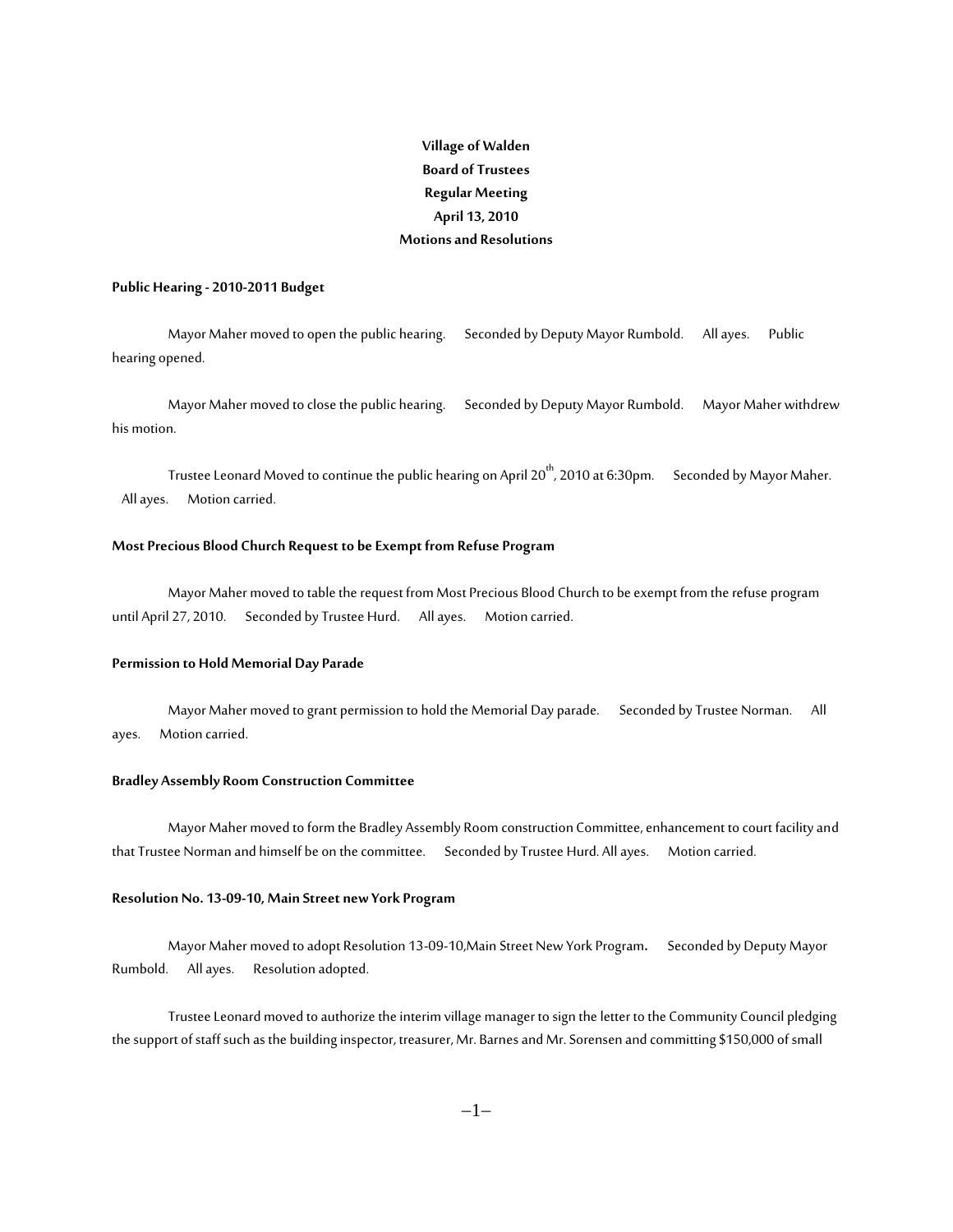cities money and \$50,000 from the Orange County Home Consortium funds of the village to the grant application of the Community Council contingent upon the funds being there. Seconded by Trustee Penney. All ayes. Motion carried.

# **Set Public Hearing for CDBG Program FY 2011 Citizen Participation**

Mayor Maher moved to set the public hearing for the CDBG Program FY 2011 for April 27, 2010 at 6:30pm. Seconded by Trustee Hurd. All ayes. Motion carried.

# **Approval of Minutes**

Trustee Hurd moved to adopt the minutes of March 19, 2010, March 23, 2010, April 5, 2010 and April 7, 2010. Seconded by Deputy Mayor Rumbold. All ayes. Minutes adopted.

# **Audited Bills**

Trustee Hurd moved to pay the audited bills of April 13, 2010 contingent upon the interim village manager signing them first. Seconded by Mayor Maher. All ayes. Motion carried.

## **Attorney/Client**

Trustee Hurd moved to hold an Attorney/Client session. Seconded by Trustee Penney. All ayes. Motion carried.

Mayor Maher moved to reconvene the regular meeting. Seconded by Trustee Hurd. All ayes. Meeting reconvened.

# **Adjournment**

Mayor Maher moved to adjourn. Seconded by Trustee Hurd. All ayes. Motion carried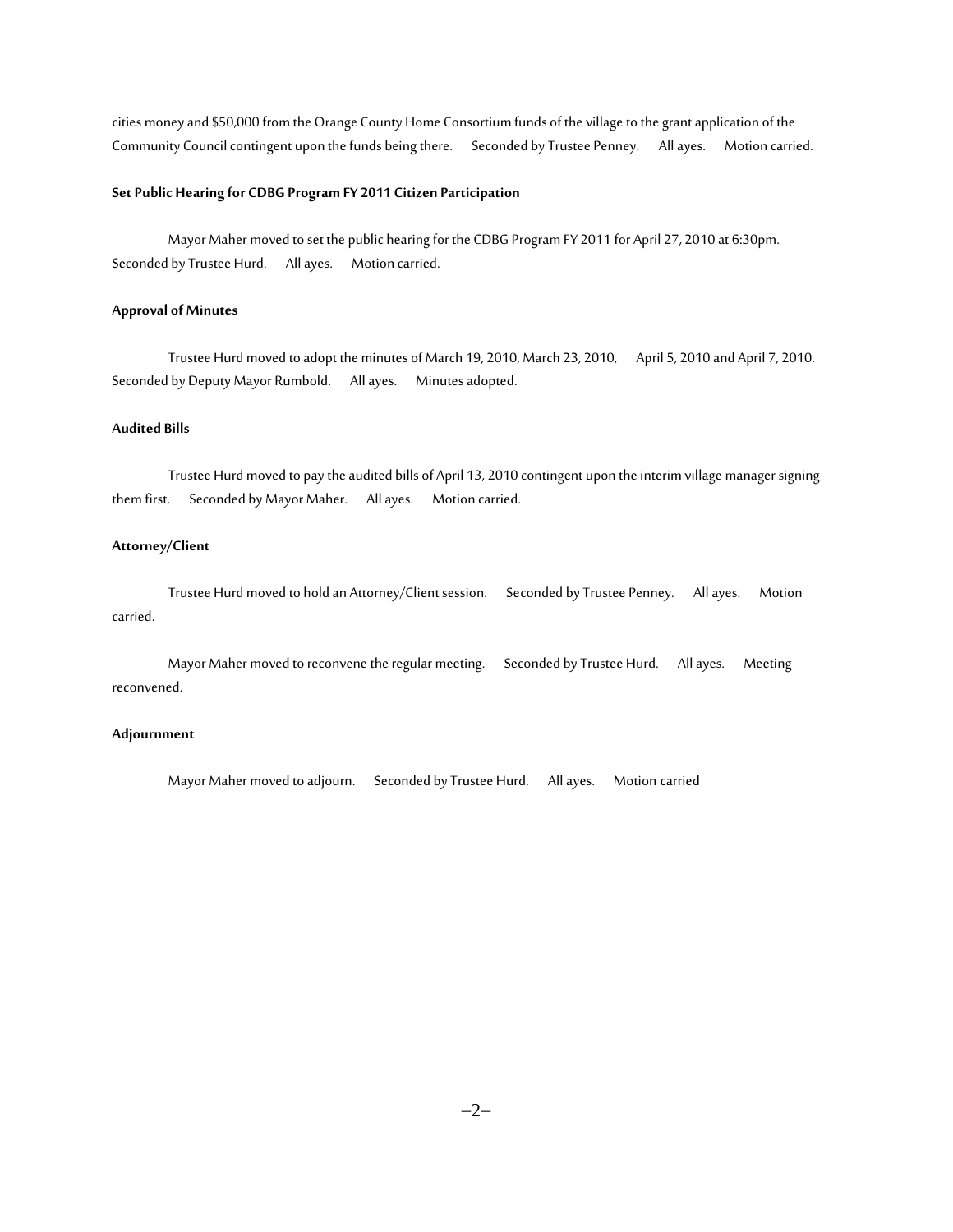# **Village of Walden Board of Trustees Regular Meeting April 13, 2010**

Mayor Brian Maher called the regular meeting of the Village of Walden Board of Trustees to order at 6:30pm.

On roll call the following were:

Present: Mayor Brian Maher Deputy Mayor Susan Rumbold Trustees Mary Jean Norman Richard Hurd Edmond Leonard Randi-Lee Penney

Absent: Trustee Bernard Bowen

Also Present: Nancy Mitchell, Interim Village Manager Kevin Dowd, Village Attorney

# **Public Hearing - 2010-2011 Budget**

Mayor Maher moved to open the public hearing. Seconded by Deputy Mayor Rumbold. All ayes. Public hearing opened.

Keith Millspaugh, 52 Main Street stated that he didn't realize the budget was done yet.

Mayor Maher stated that it isn't done yet.

Keith Millspaugh asked how can they have a hearing when you don't even know what it is.

Mayor Maher stated that there is a preliminary budget that was prepared by the village manager and they are working on it now and will continue to work on it.

Mr. Millspaugh asked if they should have the hearing after that so they know what they are talking about.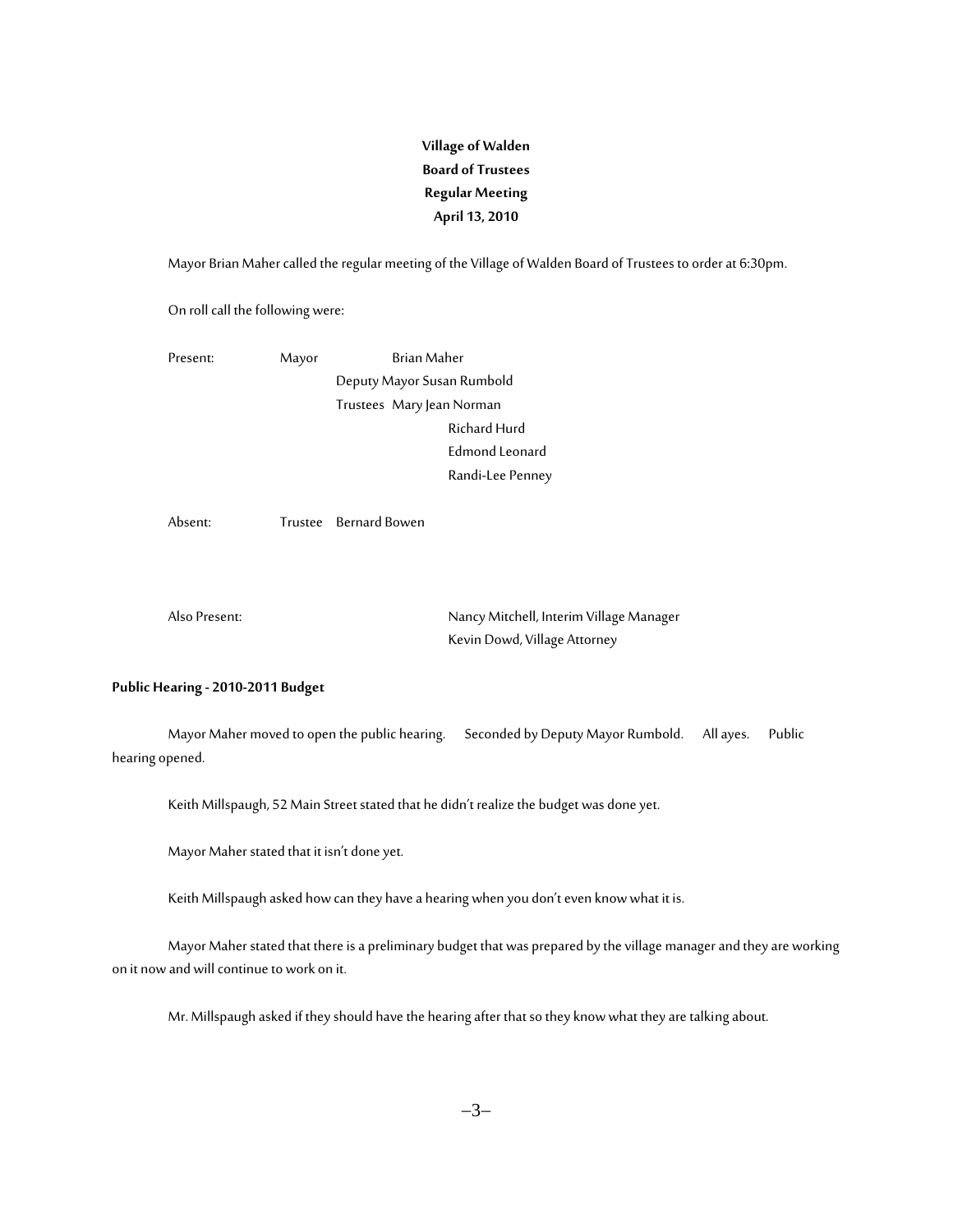Mr. Dowd stated that the board can continue the public hearing if they wish, but they don't have to. The preliminary budget is what the hearing is on. The final budget is what they are working toward through budget sessions.

Mr.Millspaugh asked if a copy of the budget goes somewhere for the residents to view.

Interim Village Manager Mitchell stated that there is a copy in the library.

Mr. Millspaugh asked if it was noticed that a copy was at the library.

The Interim Village Manager stated no.

Mr. Millspaugh asked then how does the community know where it is.

The Interim Village Manager stated that there was a notice in the paper stating that the budget could be viewed in the village clerk's office.

Mr. Millspaugh requested that the board holds the public hearing over until the next meeting.

Becky Pearson, 167 Walnut Street stated that she is also not prepared for this this evening she does have lots of questions. She also asked that the hearing be held over until the next meeting. She asked that the board members tell her what they are changing.

Mayor Maher stated that traditionally, from his understanding, is the public comes and tells t he board what they think of the budget or what they would like to see and the board takes those comments into account.

Ms. Pearson stated that the board is looking at a new manager and she would like to know what the salary would be. She also feels the raises in the budget were a little extensive.

Deputy Mayor Rumbold asked her to be specific.

Ms. Pearson stated that she is looking at the DPW supervisor and what the title entails. Is it a civil service job and what does the title entail.

The Interim Village Manager indicated that the job is civil service, non competitive.

Ms. Pearson asked if there were qualifications that they would have to meet and can she get a copy.

The Interim Village Manager stated yes.

Ms. Pearson stated that the salary for that job went from fifty some thousand dollars to eighty some thousand dollars, a 25% increase. She is not sure that salary is justifiable. Maybe a part time engineer could be hired for that position.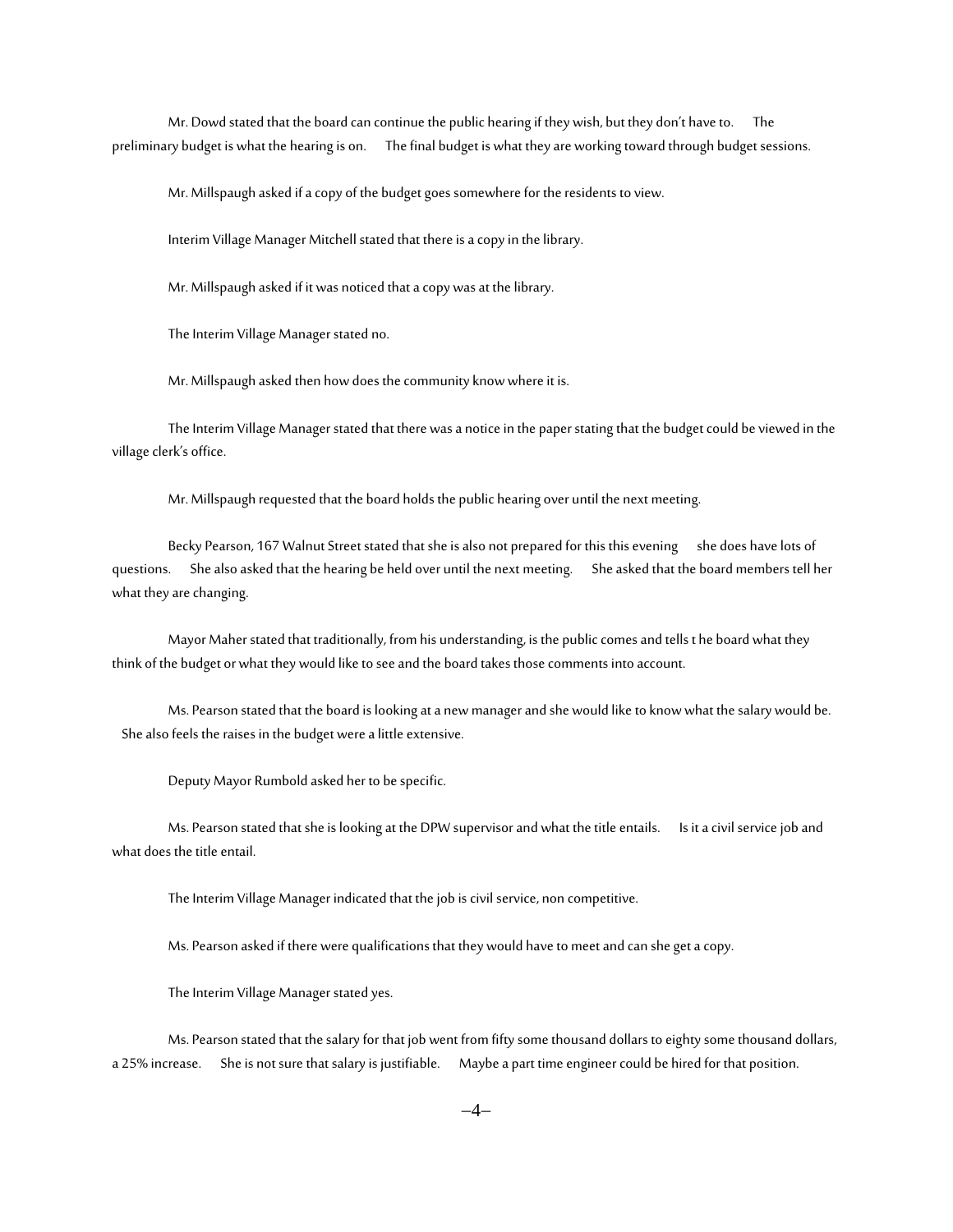Mayor Maher stated that is a 35% increase.

Ms. Pearson stated that if anyone else would like to talk she will sit down and get her questions together.

Mayor Maher thanked her for orchestrating the public hearing.

Ms. Pearson asked if there were two police cars in the capital budget or is it one.

Mayor Maher indicated it was two.

Ms. Pearson stated that DPW is looking for a truck with a plow, a skid steer loader, a dump truck, sewer cameras and sewer jet. Has that been talked about, did the board change that or is that still in the budget.

Mayor Maher stated that they looked through every line in the budget, they've asked for justification for each expense compared to what they've spent up until this point in last years budget for the same line. They've talked to department heads, made trips into the police department and looked at certain things. This week they will sit down and see what they will be cutting.

Ms. Pearson stated that the budget was proposed for \$639,000 and its down to \$72,376, so her question is out of all that money on the left what was purchased for the manager to be cutting out.

Mayor Maher stated that it wasn't clear.

Ms. Pearson asked if the board was planning on keeping the public hearing open, because then she will have more questions.

Mayor Maher stated that he does not plan on keeping it open.

David Sperry stated that they are not going to have more meetings on this, no one knows anything about it.

Mayor Maher stated that there is a copy of the proposed budget available.

Mr. Sperry asked where the notice was published.

The Interim Village Manager stated that it was published in the Wallkill Valley Times and there is a copy of the budget in the library and in her office.

Mr. Sperry asked about the manager's buy out, what was the final payment given to the village manager.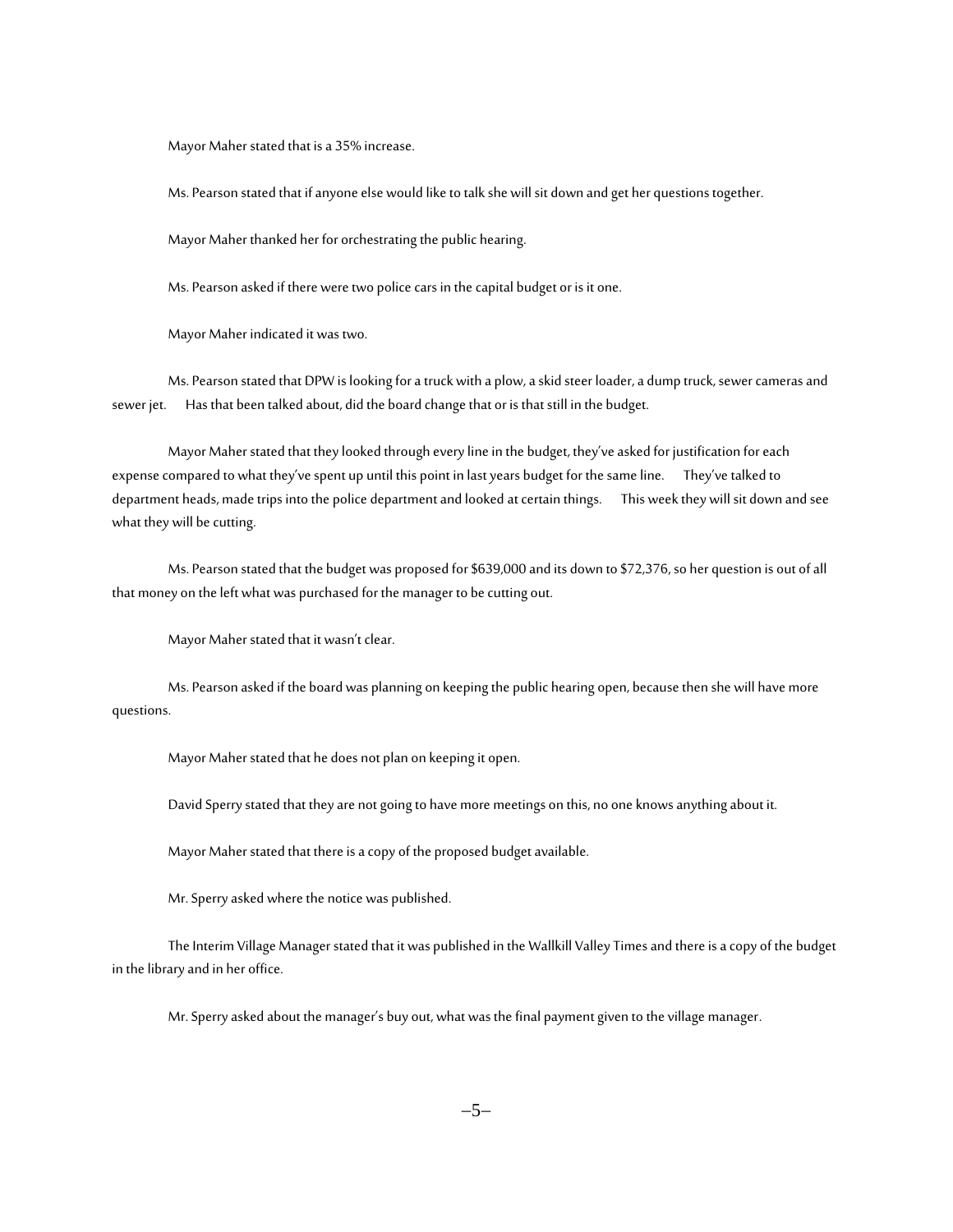Mayor Maher stated that he will answer Mr. Sperry's question, but asked him to keep with the budget since this is a public hearing for the budget. That is not in this budget.

Mr. Sperry asked if DPW was a civil service test.

Interim Village Manager stated not for supervisor, superintendent yes.

Mr. Sperry asked what the head of DPW be called now.

Mayor Maher stated supervisor.

Mr. Sperry stated that the supervisor is proposing a 35% raise for that title.

Mayor Maher stated that it preliminary.

Mr. Sperry asked what the libraries budget is.

Mayor Maher stated that the library budget is voted on by the residents of the village. It was a very small increase and the total budget for the library was \$436,000.

Keith Millspaugh stated that since the mayor said he wasn't going to keep the public hearing open he thought he should ask a couple questions. The paper said that the budget Mr. Politi prepared was a 5% increase over last year. In the February 9<sup>th</sup> minutes Mayor Maher and Trustee Bowen asked for a zero percent increase. However the minutes do not reflect any vote on that. Was that voted on at that time.

Mayor Maher stated that it was voted on.

Mr. Millspaugh stated that the minutes do not reflect that.

Mayor Maher stated that it was a five/two vote. They made a motion at the next meeting to correct that.

Mr. Millspaugh asked if that was the intent of the board to go with a zero increase.

Mayor Maher stated that was asked of the village manager to present a zero percent budget. Mr. Millspaugh asked how can we discuss the budget without having a clue what their target is.

Mayor Maher stated as elected officials they hope to do the best they can to get as close to zero as possible and at the same time providing services that you need.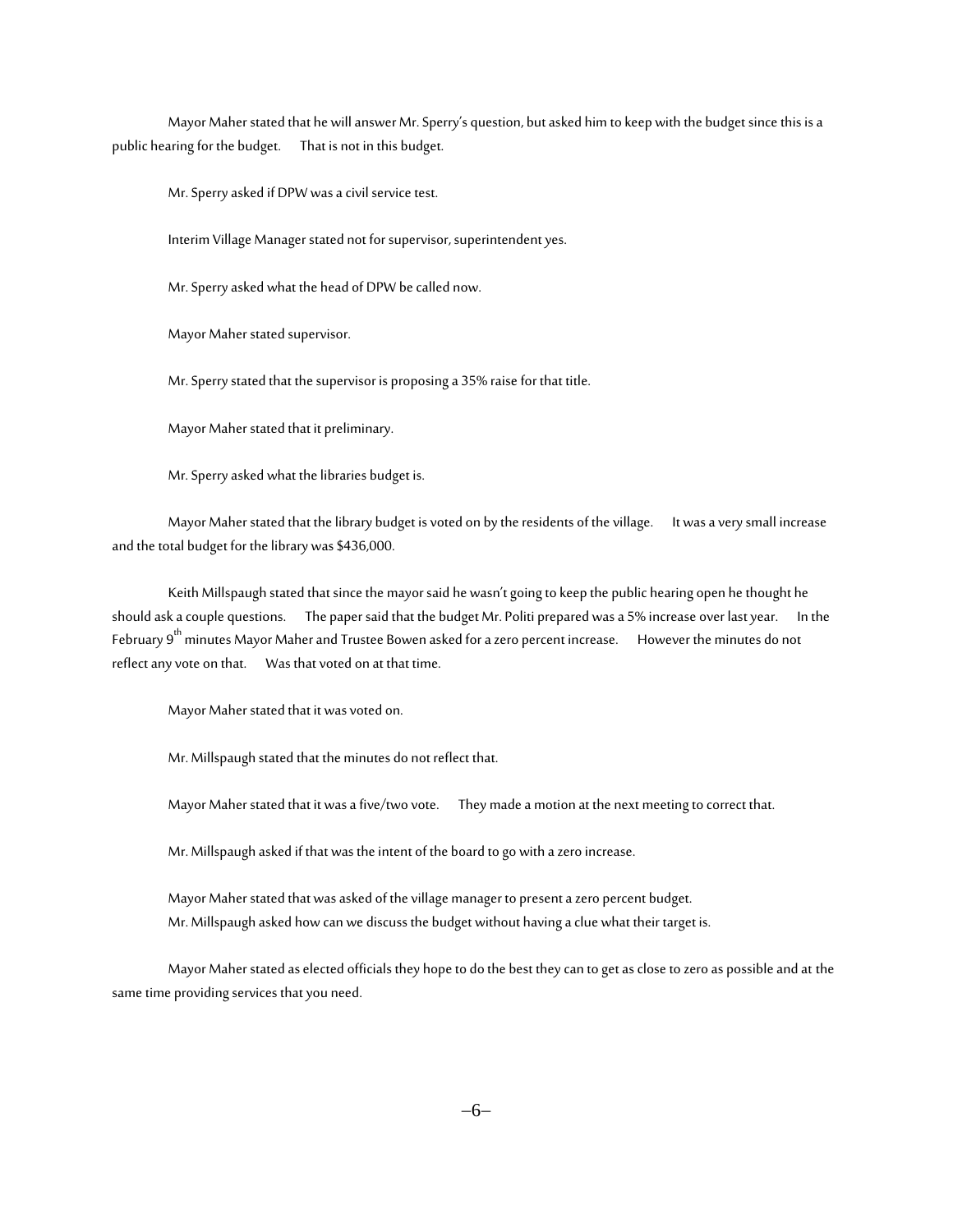Mr. Millspaugh stated that for years he has talked about the neglect of infrastructure improvements. With the salary increases it sounds as though we will have an increase just in salary increases and still miss out on infrastructure improvements unless they are looking to have a significant increase in taxes this year.

Mayor Maher stated that they are looking to make changes and as they make changes the public will be aware of them. The budget they adopt on April  $27<sup>th</sup>$  will be the best and they will put a lot of hard work into that.

Mr. Millspaugh asked if it was the intention of a public hearing to have them have a clue to be able to comment on where they are going.

Mayor Maher stated that Mr. Millspaugh should have a good clue as to what it is. This hearing can be based on what they see here. We write down the comments and it's his chance to let the board know what he would like to see changed.

Mr. Millspaugh stated that people are losing their jobs, people are getting decreases in their salaries, people can't afford increases in taxes and therefore, his opinion, is that the board's target should be a 10% reduction in spending. If you look in the paper you see an exemployee of the Village of Walden, Steve Neuhaus, who is getting accolades for cutting significant spending in the budget. That is what Walden should be targeting.

Jessica Metzger, 4 Gracewood Court stated that she attended two department budget hearings and she saw about ten of the people who are present tonight there. They went line by line and the department heads were here going over it. The budget meetings are posted. People know that they are going on. You had a chance to hear the department heads answer questions from all the board members, specifically as to why they were asking for an increase. She doesn't think people who own furniture stores in the village are cutting their furniture prices by 10%, She, as a tax payer doesn't want to see her services in this village cut.

Mr. Millspaugh asked if Ms. Metzger wants to know how many people he had to cut.

Mayor Maher asked that people just comment on the budget.

Ms. Metzger stated that she is sorry that her name is not Millspaugh, its Metzger, and she is allowed to say what she wants to say when she is standing at the podium without being interrupted. It is her constitutional right. She asked if that was understood.

Mayor Maher stated that's understood.

Ms.Metzger stated that meetings were held in this room and on the second floor by all the departments, and they went line by line. She doesn't agree with all of them, it's not her job to agree with all of them. She sat there and listened to what they had to say, that is what the meetings are for. She doesn't want this village to turn into a City of Newburgh where people are being shot on a daily basis, where homes are being burnt down. What the problem is with the economy and the problem is with this village, it's what is happening all over the country. People were given mortgages that they could not afford to be paid back and they were never going to be able to pay their taxes and now you have a tax roll that is not being paid.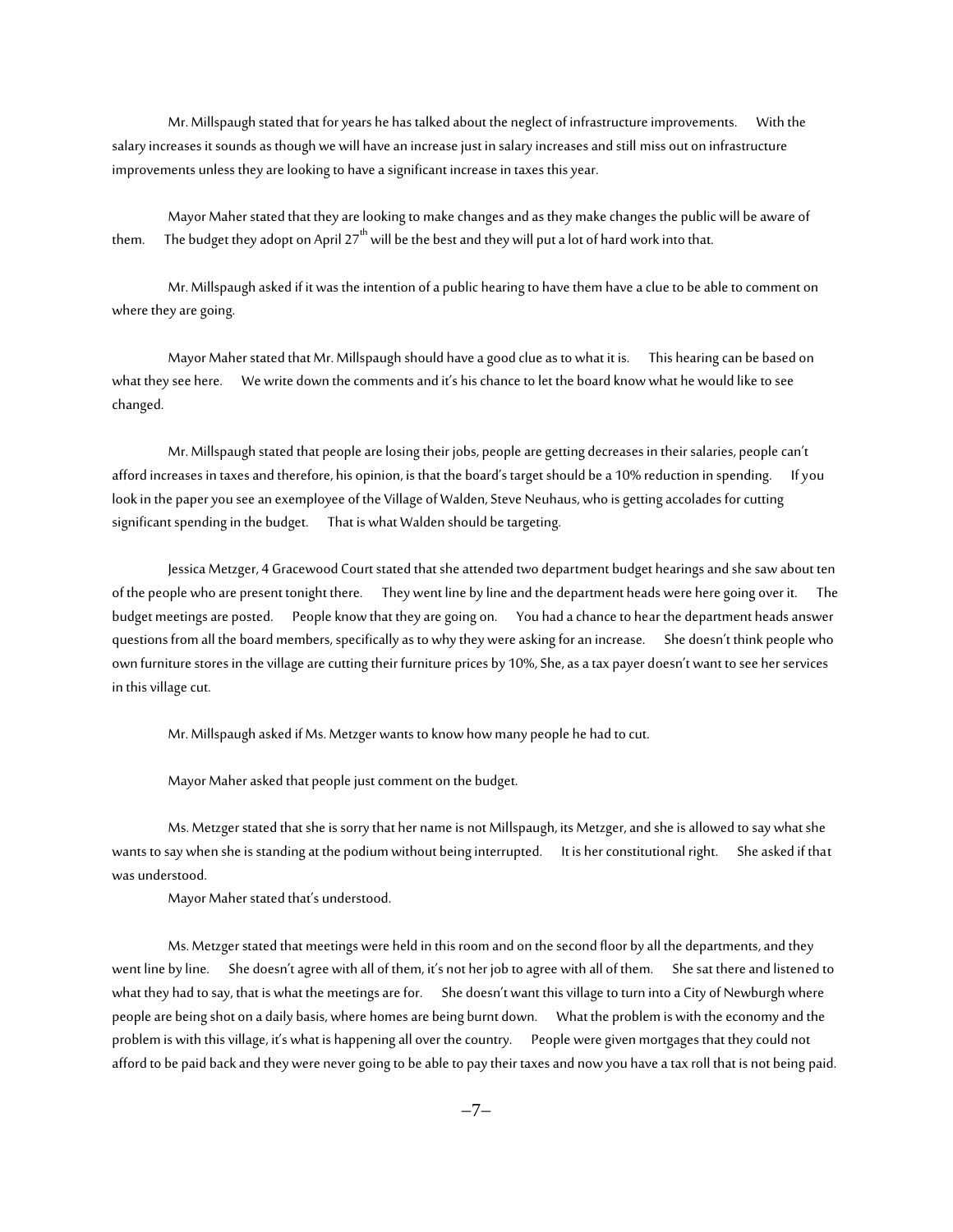That is what is happening all through the country. She doesn't envy the board's job, but you have to be real about what is going on here. People have to stop pointing fingers and start working together to get this done. She is confused about the public hearing tonight. What happens after this public hearing.

Mayor Maher stated that they take everything the public says and they evaluate the budget and see where they need to cut based on the current process they have.

Ms. Metzger asked if at the next meeting will the board be adopting the budget that they have decided on. Is that the process?

Mayor Maher stated yes.

Ms. Pearson asked if the soap box derby was still in the budget and was going to continue.

Mayor Maher stated absolutely. The issue is who takes charge.

Ms. Pearson asked about tools and accountability. She hopes there is a system put into place for accountability of tools. She doesn't see the roof for this building in the budget. That is a major concern. The water building on Cherry Street is going to fall down, it's not pointed. That needs to be looked at.

Mayor Maher stated that both those issues have been discussed. The roof for the municipal building is \$46,000, including labor.

Ms. Pearson stated that cell phones are a major issue which they should be looking at less cell phone usage. People have radios. Another big issue is overtime. It can't be eliminated but it needs to be controlled. She also feels it would be beneficial to the village to put the police surveillance tapes on CD. Animal control, the cost difference with doing something with the town and what they spend on insurance, vehicle and gas. It might be a big to do, but it might be a cost savings. Last year there was a major discussion on tennis courts and how much it was going to cost to fix them. There was grant money for that, where did that go. Sewer cameras and jets, at one point the village had equipment that was leak detection equipment and we also have cameras. She doesn't know where they went, if they are still current and still here when Mr. Sweed was here. She knows he had his own equipment, but she knows DPW had some kind of equipment to look at video for leak detection.

Trustee Hurd stated that we have the camera. Anthony explained how it worked.

Ms. Pearson stated that she thought they had two cameras, another one that was bigger. She asked if the village was going to stay with the same firm for sewer and if they've done cost analysis for that, because there are other firms that could run the sewer plant. It might be cost effective to look at what's there and not just the firm that is there right this minute.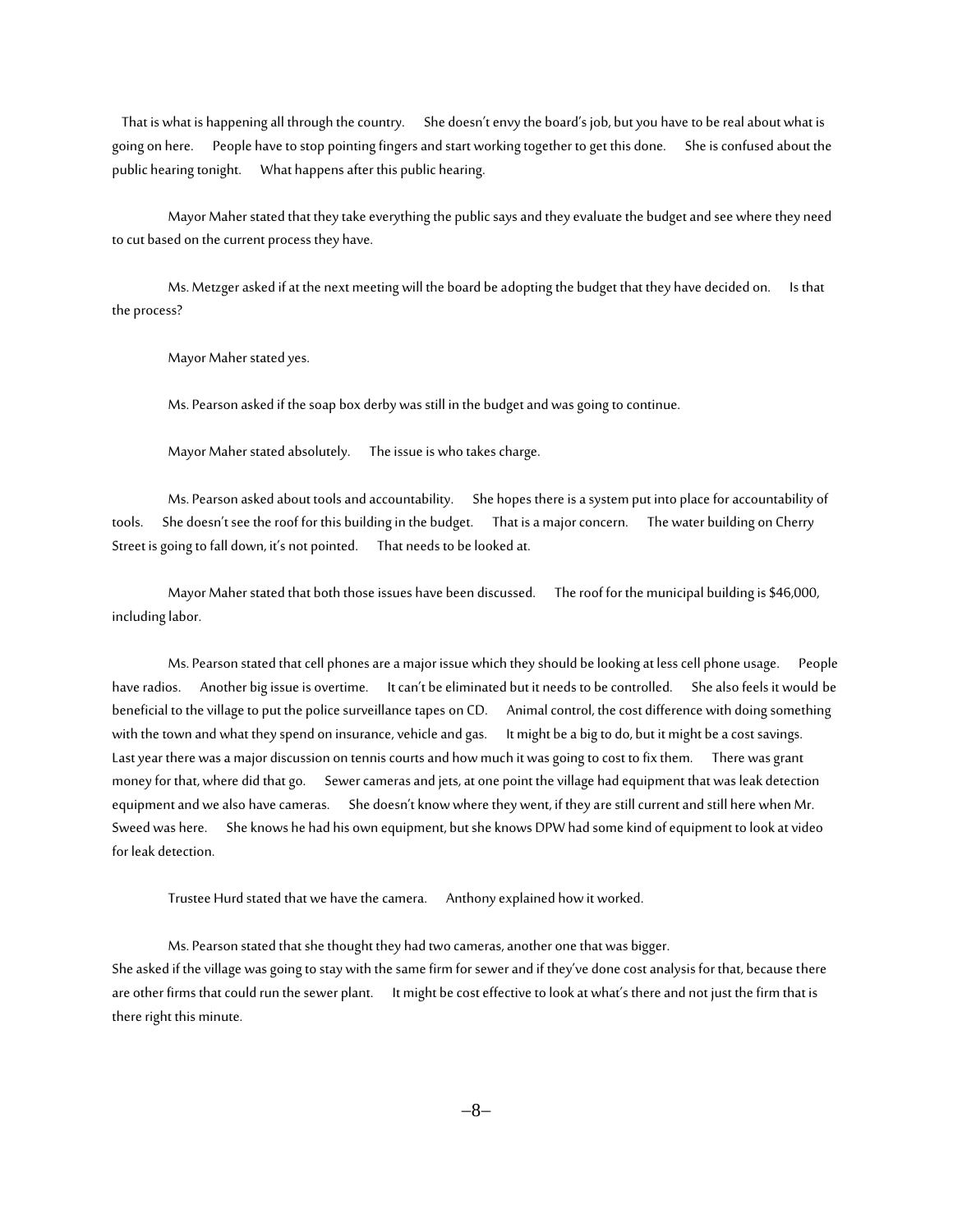Mary Ellen Matise, Clinton Street stated that she knows money is going to be tight for capital projects, she asked what is the village going to do with the house next door.

Mayor Maher moved to close the public hearing. Seconded by Deputy Mayor Rumbold.

Deputy Mayor Rumbold indicated that she would leave the public hearing open until the next meeting.

Trustee Hurd stated that he feels the same way in the sense that they will have disagreement about what we do and what we don't do, but it gives everyone the chance to hear the their explanation of what they are doing and why and it gives them another opportunity to explain to the tax payers what they are going and why they are doing it. It has to be done quick.

Mayor Maher stated that they could call a special meeting.

Mayor Maher withdrew his motion to close the public hearing.

Trustee Leonard moved to continue the public hearing on April 20<sup>th</sup>, 2010 at 6:30pm. Seconded by Mayor Maher. All ayes. Motion carried.

# **Village Manager's Report**

Deputy Mayor Rumbold asked if the boarding on the Ronk house should be painted.

Interim Village Manager Mitchell stated that she will speak to the building inspector.

Mayor Maher stated that it was great to see Officer Watt back after his injury.It is good to see someone working hard to come back after an injury.

#### **Public Comment**

Becky Pearson stated that she is not against people getting raises**,** she is against the extra spending of tax dollars. It's not against the people, it's about the money being spent in that position.

Mr. Sperry asked what the final payout was for the village manager.

Mayor Maher stated that it was a little over \$83,000.

Mr. Sperry asked for a breakdown of the payout.

Mayor Maher stated that it can be FOILED.

Mr. Sperry asked if he got paid for sick time and vacation.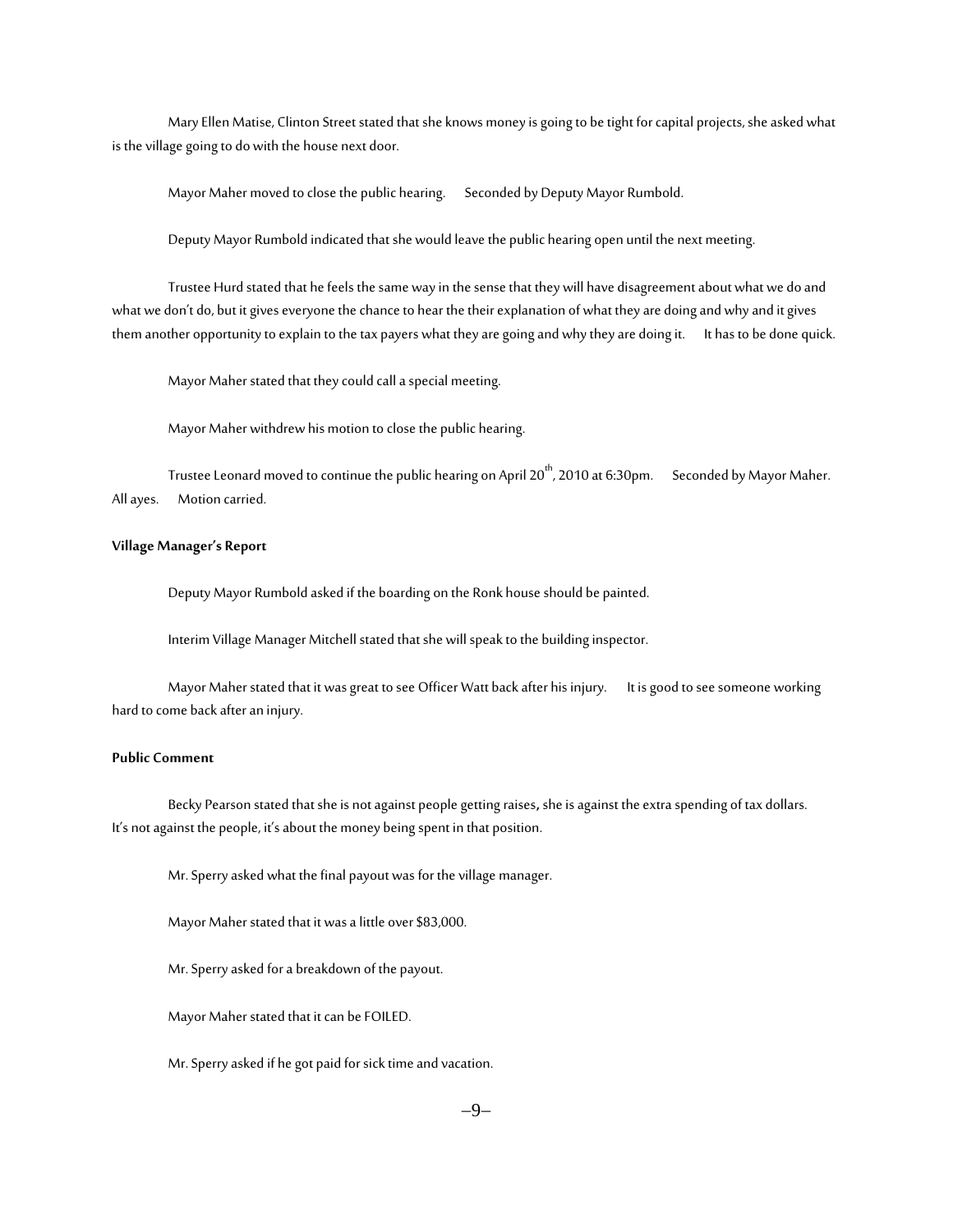Mayor Maher stated everything was in there.

Mr. Sperry asked if the meeting minutes were started to be copied.

Ms. Mitchell stated yes.

Mr. Sperry asked if the buyout included the payments to the secretaries that are picking up the work.

Mayor Maher stated that its not included.

Mayor Maher stated no.

Mr. Sperry stated that it's \$400 per week until you hire someone.

Mayor Maher stated yes.

Stephen Flickenschild asked about the planning board minutes, when will they be posted.

The interim village manager stated that she sent all the minutes to the web master but he hasn't posted them. She will contact him again.

Mr. Flickenschild asked if there were any openings on the Planning Board.

Mayor Maher stated no.

Keith Millspaugh, 52 Main Street stated that he wants to talk more about the termination of the manager. He is not comfortable with the way that all came down. The village only had a couple days prior to the next meeting to think about it and come here and talk about it. He thinks it's a positive change for Walden. He thinks the village was stagnant and needed a new directive. Based on the way it went down he doesn't believe it was justified at the taxpayers expense. Looking at the minutes in August he saw that there was a motion to extend the six month contract to two years. However the six month contract had a thirty day severance pay in it. Where in the minutes is he missing the fact that there were changes to that contract as opposed to just extending it.

Mayor Maher stated that he was approached with the same issue and there were negotiations done in executive session that changed the numbers and a vote was taken after executive session to put that into action.

Mr. Millspaugh stated that the motion was to extend the contract for two years, it doesn't mention changes in that motion, so that should be included in the motion. Otherwise we're to assume that the contract stays the same. He asked who Jim reports his sick and personal time to.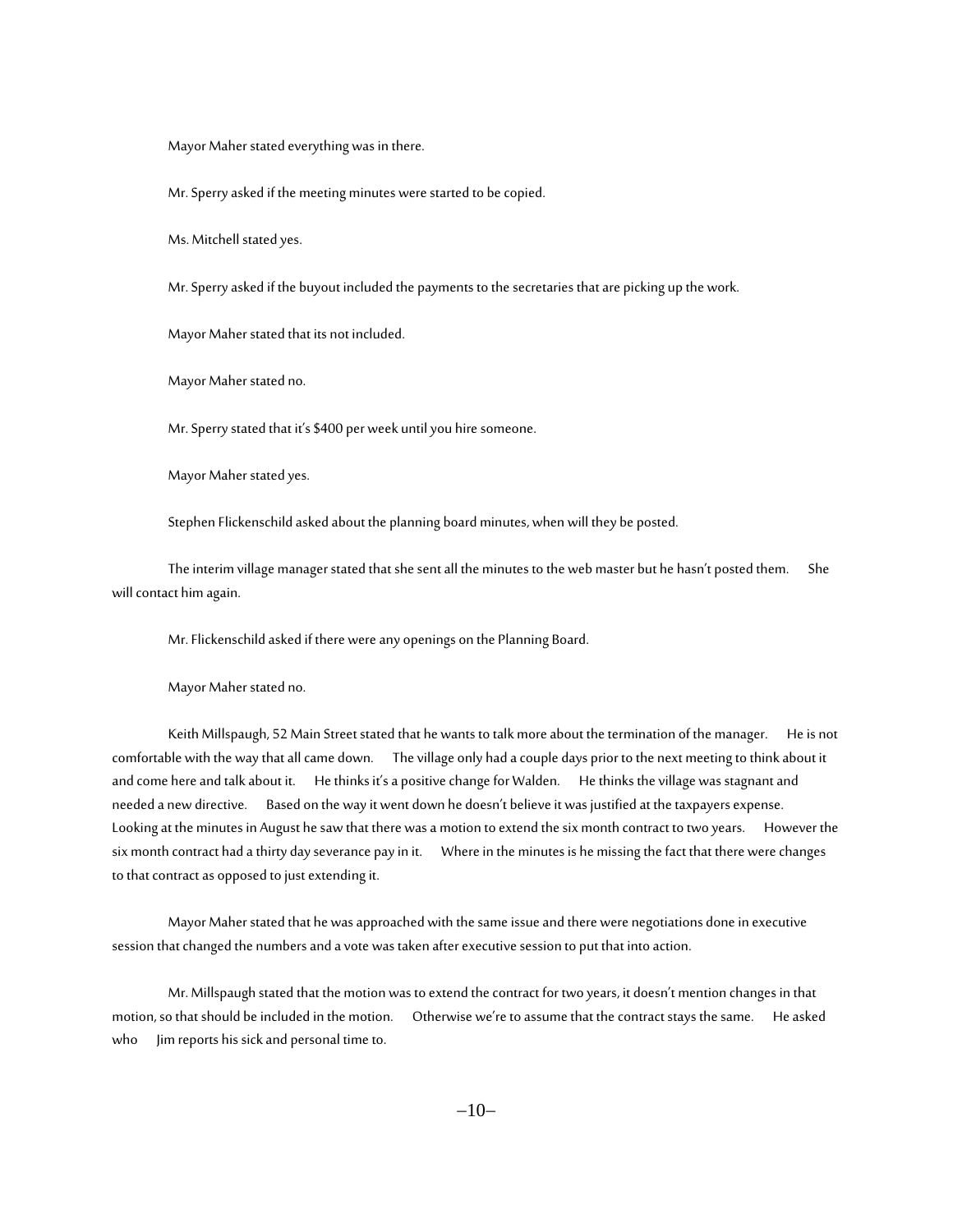The interim village manager stated that the treasurer keeps track of the time.

Mr. Millspaugh stated that he assumes for \$83,000, half is salary or more than that.

Mayor Maher stated that guesstimating about \$42,000 was portion salary and over \$30,000 was sick and accrued.

Mr. Millspaugh stated that if the treasurer kept track of the time, what entity verified whether it was sick, personal or whether he was here or not here, isn't that the oversight of the board. He used to have discussions with Becky about this, because he felt there was no accountability and now it's costing the village \$30,000. He asked who signed the checks.

The interim village manager stated that the treasurer and herself signed them.

Mr. Millspaugh stated that when he was on the board checks required two signatures, one which was a trustee and one that was an employee.

The interim village manager stated that changed.

Mr. Millspaugh stated that he knows a meeting comes out of executive session saying go ahead and do it. What is the process and what is the time to accumulate all that information. It all happened within a small time frame. How do we know how accurate the numbers are. What time did the executive session end and what time were the checks cut. Why was it cut that day and not verified by board members. At the February 9<sup>th</sup> meeting the mayor and trustees made a motion and seconded it for a zero percent increase. On 3/17 the Wallkill Valley Times had an article, the day after the election, and it's titled, Mission Impossible, and Jim is talking about how impossible it was to do that and yet Jim was directed to do a zero increased budget. The budget that is in front of the board is a 5% increase. On 3/16 or somewhere in there he knows Trustee Leonard was quoted in the paper for talking about the balance of power and how it has changed. Two years ago Trustee Rumbold and his father were both elected and he thinks the balance of power changed then also. Now there are rumors that come about with this possible change of power and he thinks the same rumors existed back then. Certainly there is a total change in results with Jim being terminated which brings him to the point that he is making because this is what bothers him, that there was such an urgency to do something. They wanted to release Jim with benefits, with severance and making it appear that coming up on whatever meeting if he didn't present a budget with a zero percent increase, but only have a 5% increase to present.

Trustee Hurd stated that he voted no on that.

Mr. Millspaugh stated that Mr. Hurd made a statement at the following meeting that it was all based on rumor.

Trustee Hurd stated that he is talking about the budget, what is he talking about.

Ms. Pearson stated Jim.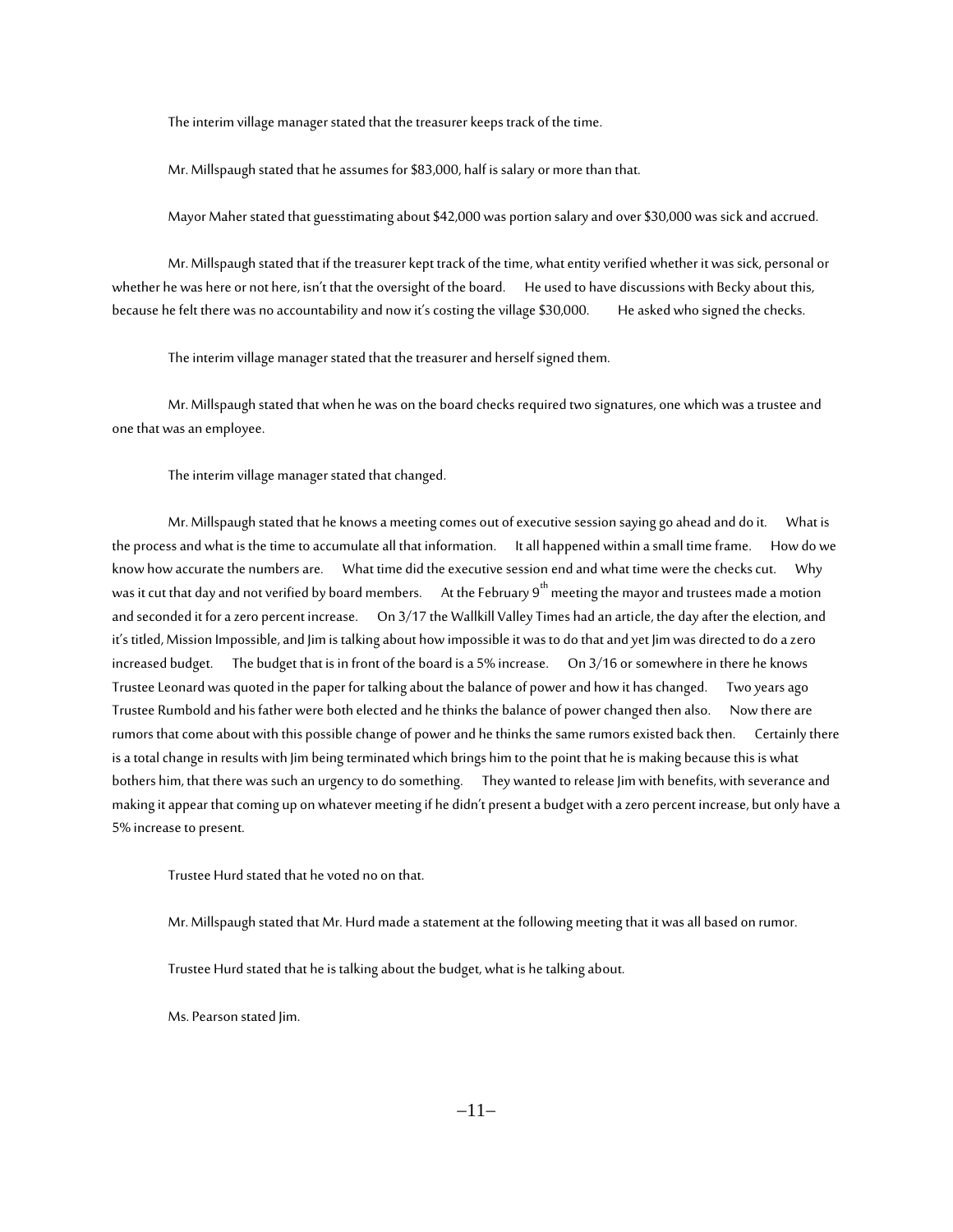Mr. Millspaugh stated that he is talking about Jim. Because of rumors and the change of balance of the board, because of rumors we have to go to this urgent action. We go to this urgent action, which cost the taxpayers eighty some thousand dollars. The point is maybe if we came to a meeting of this board we would have seen that there was a presentation of a five percent increased budget, rather than a zero percent increase budget and suddenly there is cause for dismissal. Cause for dismissal could also mean that there is no severance package. It stinks. Jim Hiller was right to bring up the code of ethics, because without public trust the community doesn't work. We expect things like this, we've seen things like this in Washington, but we don't want to see things like this in Walden. Prior to the election, 3/18/09, Trustee Hurd filed a, whatever you file, against then Mayor Pearson, for making photo copies and that was all based on hear say. If something like photo copies and something that we are talking about, five, ten or fifteen dollars, is so important to go to the Board of Ethics, what about this action here. He thinks that this action here being an \$83,000 action is certainly worthy of an investigation of some kind. He thinks that they should be at least looking at the ethics board if not something else just to give peace of mind to the community that things were done on the up and up. If we look at all the facts and try to figure out why we get the report at thelast meeting, the summary from the four board members who were there, that it was based on rumor and then they we have Jim talking the next day in the paper.

Mayor Maher stated that peace in the community, he just wants to make this statement, and maybe he will realize where he is coming from. People in this community want peace of mind, but they want the peace of mind knowing that there retaining walls on Ulster Avenue aren't going to fall over on their kids while they are taking a stroll. The peace of mind is not seeing one more time any newspaper article, there is more devisiveness on this board and that is the peace of mind they want and that is hopefully what they can create. Was that petty that was brought up for the ethics violation, maybe, but he is not going to be just as petty to do the same thing. He is more focused on providing for this community, working together with the people they have now and doing good things for this community. We don't need anymore negative and we don't need anymore headlines in the paper about gangs in Walden or being a epicenter between Newburgh and Middletown. We need to start making changes. He will not be worrying about this stuff one bit. It is Mr. Millspaugh's right to speak and obviously he's frustrated as a lot of people are, but he is not going forward with any of these violations on ethics. That is his personal opinion and he is the one sitting at this table and they will move forward and they are not going to deal with all this negativity.

Mr. Millspaugh stated he's been involved with coming to the board meeting most recently, since 2003 when the East Main Street DPW was trying to be pushed through behind closed doors. That is what happens when you get a coalition of the manager and four trustees. That things get done behind closed doors. Twenty five dollars is petty, eighty three thousand dollars isn't petty in this case. It breaks down to \$11.00 per person to say goodbye to Jim. During those years, 2003 to present he has been here many times talking about open government and nobody wants to hear that. He has sent letters to be put into the record saying this is how government is supposed to work, not the way you guys are doing it. Three or four years ago he called the board with Becky sitting on it dysfunctional, because everything was being done behind closed doors. Here is another issue that was done behind closed doors and three potential dissenting voices were not at that meeting. It was the four voices that had just extended the contract back in August, four votes to three, who voted to terminate him, it doesn't make sense. He asked the village to do a better job looking into it.

Jessica Metzger, 4 Gracewood Court stated that she was hoping that the board could elaborate tonight on where they are in the selection process for a village manager.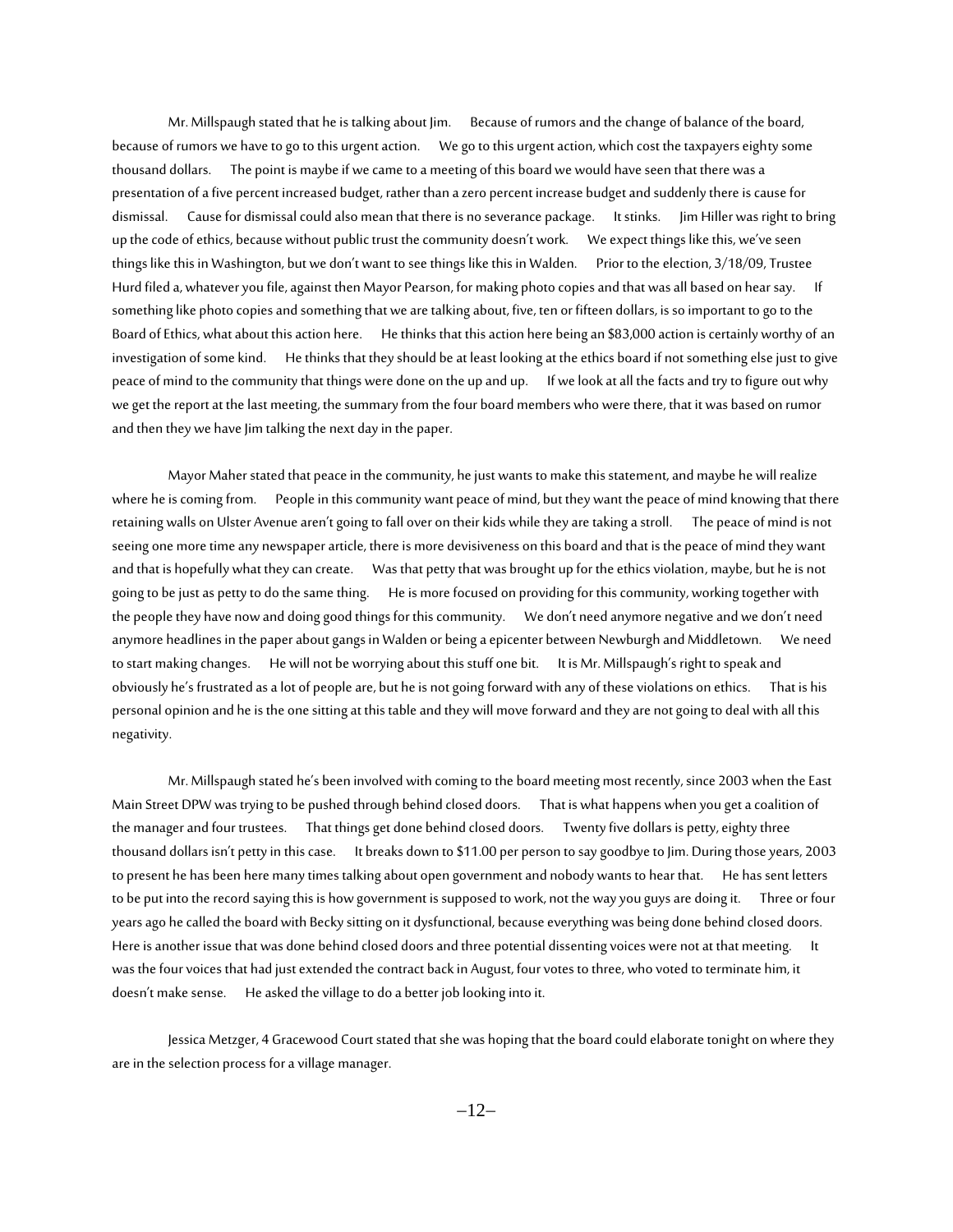Mayor Maher stated that they are currently in an interview process.

Ms. Metzger asked if they had a time frame, when would they hope to hire someone.

Mayor Maher stated that it's been his hope from the beginning to hire someone before the budget process is over, he doesn't know if that will happen.

Ms. Metzger stated that the contract Mr. Politi had with the village is that the same contract that they would extend or similar to. Has the board discussed what kind of changes there would be. She understands that before they hire someone they have to kind of tell the public what they will be spending, if there are to be any changes in the contract. She asked if the village manager's contract is a blanket contract for any village manager or is that negotiatable.

Mayor Maher stated that is negotiated in executive session.

Ms. Metzger asked if after executive session the board would come forward and let the public know what the bottom line is.

Mayor Maher stated yes.

Ms. Metzger asked when would Mr. Politi's contract have expired.

Mayor Maher stated that it would have been August 2011.

Ms. Metzger asked, any time up until February 2011 if he were fired and due his severance we would have been on that dollar figure.

Mayor Maher stated yes.

Deputy Mayor Rumbold stated that they voted in August to extend it and it was for two years, so it would be August 2012.

Mr. Dowd stated that it was 2011.

Ms. Metzger stated that she is looking forward to move forward. She is just wondering if there is any validity to rumors that the board was going to let Mr. Politi go and have him fight for his severance.

Mayor Maher stated that is absolutely not. He had every intention and he hopes the elected board members had every intention to work with the current village manager. Maybe if they felt he wasn't doing his job then they would have made some arguments, but they had no intention of going in there and just firing him. They wanted to work with him. He promises he did.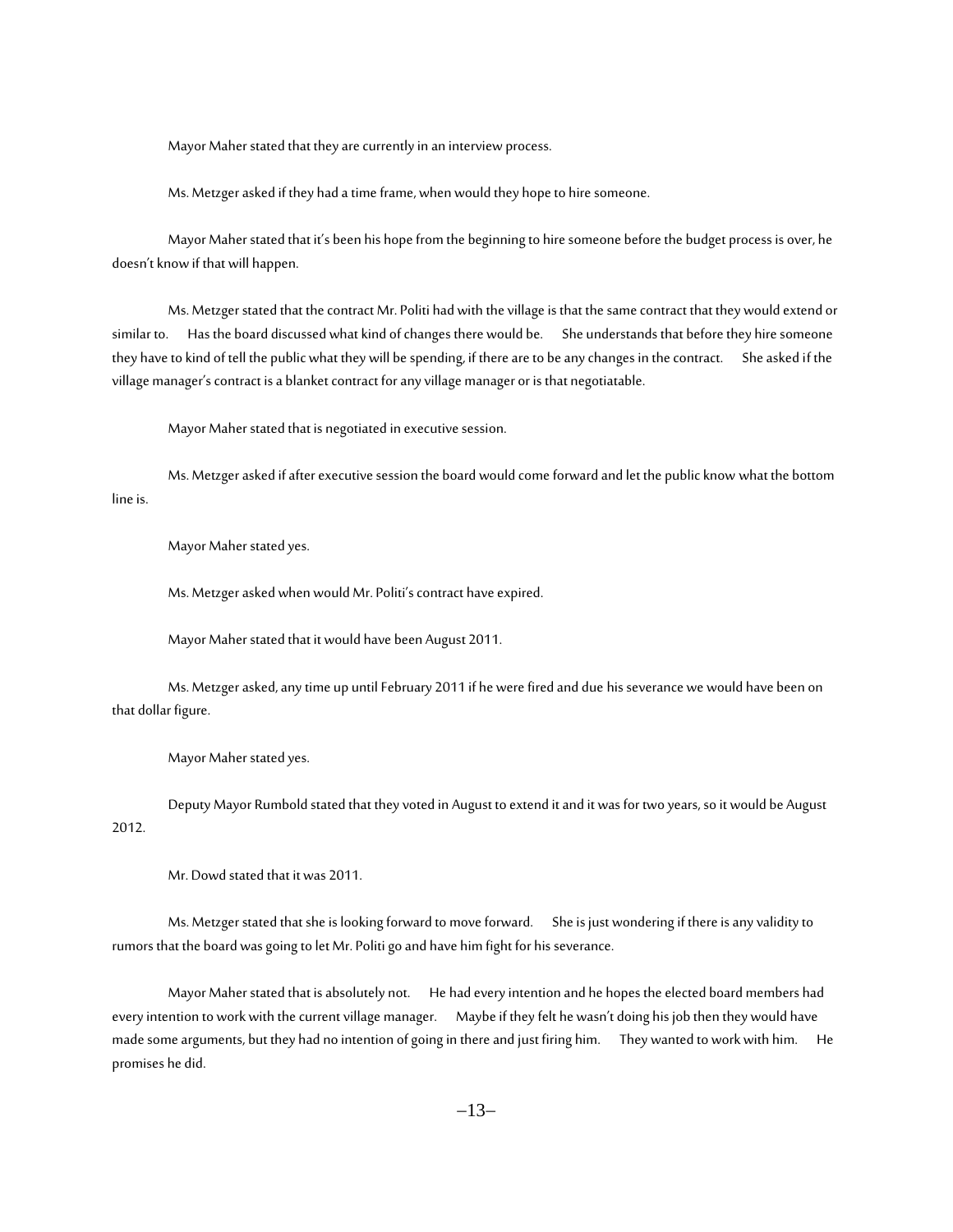Ms. Metzger stated that she is happy to hear that, aloud in public, where it's recorded. That is part of the problem, there are too many rumors and they come from somewhere. She heard certain people that the mayor wanted to appoint a village manager and one is one of his contenders now. She would like to know why the board is only interviewing people who are residents of the village.

Mayor Maher stated that they basically came to the understanding and they were mixed on this, it was his belief and a majority of the board, they decided that the people really do want someone who lives in the village and if they can't find someone who lives in the village that is qualified they will look at the other applications. In hind sight now it was probably a mistake, it they were going to think to do that first, to have an ad in the New York Times where the cost was \$1600. In hind sight that was probably an issue whereas if they just posted it on the ICMA web site it would have been more cost effective. Things moving as quick as they did nothing is perfect and people make mistakes.

Ms. Metzger stated that there is no shortage of homes for sale in the village, so if someone who came highly qualified for the position couldn't they make that a stipulation that the person would have to move here.

Mayor Maher stated absolutely. They can disagree with it.

Ms. Metzger stated that she is concerned because they gave the attorney a thirty day extension and she is concerned things are going to change to a point where no one is going to know exactly what is going on. You need someone who can pull everyone together during this huge transition. She hopes who they chose has extensive knowledge on how to run the village. She asked what degree are they looking for.

Mayor Maher stated that he would like to see someone who cares just as much as him for the right reasons who is willing to work just as hard. People told him that he didn't have experience and he feels he's been doing a good job and he will continue to do a much better job. He doesn't feel experience is everything. You know what you are looking for when you see it. He hopes the public believes in them that they will make the right decision.

Ms. Metzger stated that anyone can get elected to a board. You don't need a degree or a high school diploma to be elected to the board. When it comes to the village manager or engineer or someone running our DPW this is where they need experience. Passion is important, but experience and know how is important. She asked again what technically is the board looking for to run the village. She is passionate, will they hire her.

Mayor Maher stated that degrees are important, a high degree, not just a bachelors and a second degree, a doctrine or a MBA or equivalent. A higher education degree aside from a bachelors. This is just him talking.

Ms. Metzger asked about them having experience as a village manager in another town or another city.

Mayor Maher stated that they will look at all their options. They are in the interviewing process right now and they will make the best decision that is in the best interest of the village.

Ms. Metzger asked if there was a time frame.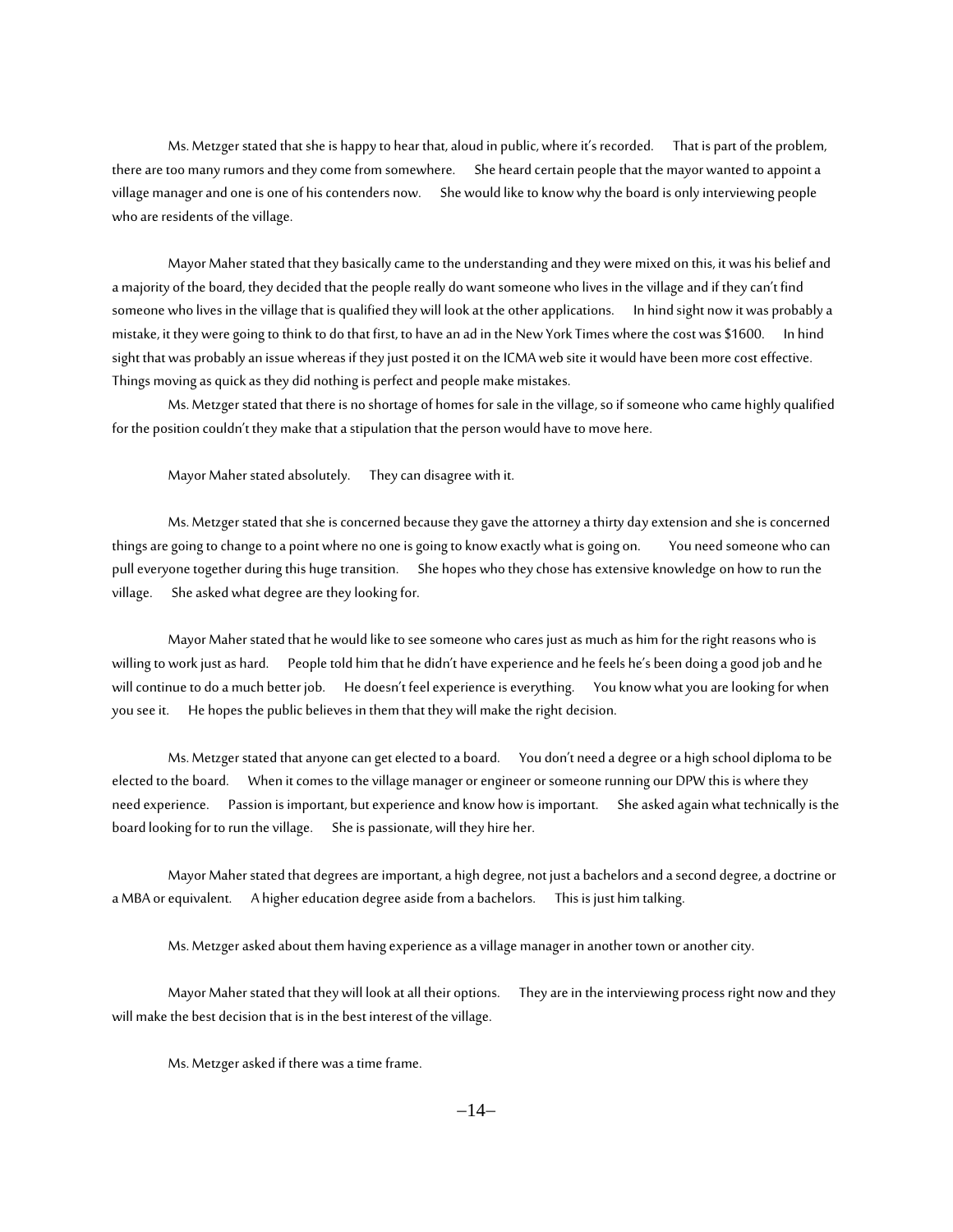Mayor Maher stated that he couldn't tell her the exact time frame.

Mary Ellen Matise stated that Friday night at the end of the budget presentation there was a comment made that we will be going out to bond three projects. She asked what they were.

Mr. Dowd indicated that they are renewals.

Ms. Pearson stated that there was an executive session the other night for the manager, was everyone present for that meeting.

Mayor Maher stated that everyone came to the meeting.

Ms. Pearson asked if everyone stayed at the meeting.

Mayor Maher stated that he is not going to comment.

# **Most Precious Blood Request to be Exempt from Refuse Program**

Mr. Dowd stated that the board has a letter, apparently the church has acquired 71 Maple Street and they are asking to be removed from the garbage and recycling program. This property was on the rolls for refuse and it's his understanding that they may want to use this property for visiting priests. The rectory is not subject to the refuse tax because it's done by dumpster at the cost of the church. They are asking to spread that to this additional property.

Mayor Maher asked why they shouldn't have that extension. It's being used for similar purposes.

Mr. Dowd stated that is a decision of the board. The only issue is if in fact they decide to resell it in the future as a residential property it would have to go back on the rolls. You want to make sure it won't get lost in the shuffle.

Trustee Hurd asked if they know that this is for church use or is it an investment property.

Mayor Maher stated that he knows for a fact that its for church use.

Mr. Dowd stated that whatever that cost is it will now be spread over other property owners. It would be easier to take them off at the end of the cycle.

Mayor Maher asked if there was precedent for this.

Mr. Dowd stated that the village has never done this as far as he knows. There may be properties that are exempt because they are not in the district because of the religious use, but this is in and they want to take it out.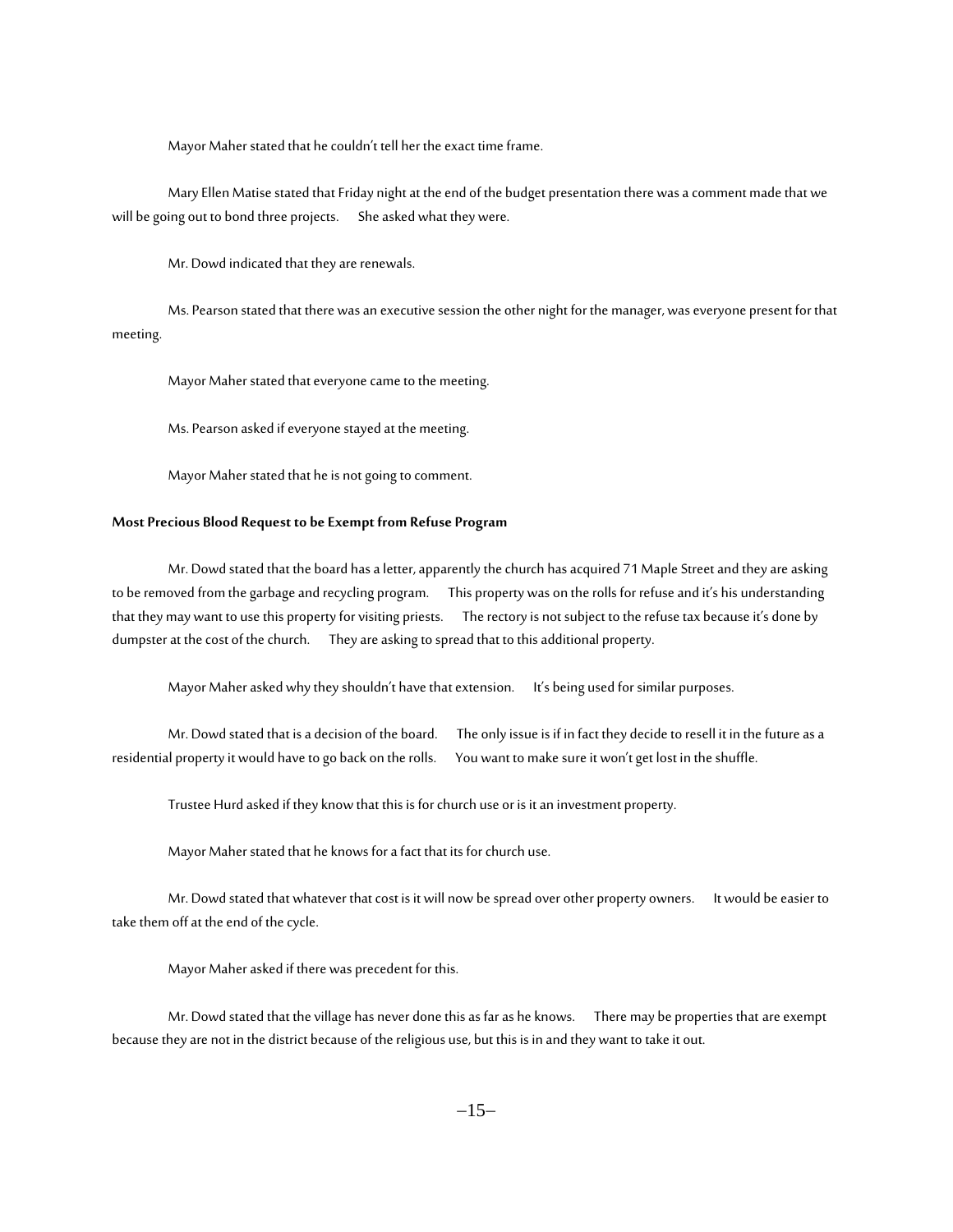Trustee Hurd stated that the board made this program this way so rather than a tax base program specifically because we didn't want tax exempt properties for any reason being exempted from this expense.

Mayor Maher asked, not even non profits and churches.

Mr. Dowd stated that residential properties are subject to collection. The church proper is not. If the church proper is also the same as the rectory then that would also be. This is a property that is separate and distinct.

Mayor Maher stated that it's been residential, its not right now. They need more information to confirm that and also to have something in writing saying that if it ever becomes residential it will be put back on.

Mr. Dowd stated that if this is taken off the rolls then the cost of that is spread among everybody.

Trustee Hurd asked if a religious property which has garbage collection, not a dumpster, are you saying we exempt that garbage cost.

Mr. Dowd stated that if they are using the system, they pay for it. In this case they've acquired this property and they want to take it out of the system and just pay for garbage pick up along with the church and the rectory. They would not be receiving services.

Trustee Hurd stated that it crosses over to where people are asking to be exempt because they have a small bag of garbage and want to take it somewhere else.

Mayor Maher stated that they would have to set a specific policy for this.

Mr. Dowd stated that they have in the past where people may have a commercial with residential on top and at one point they were in the garbage program and at another time they were out. There were a series of issues and you don't want to open that up. If you give them the exemption you give exemptions to others individuals who are not in the churches.

Mayor Maher stated that has to be made clear.

Trustee Leonard asked if it could be put in the deed, about if the property was sold..

Mr. Dowd stated that a deed restriction is the appropriate way of doing it. The question is do you exempt them or do you not exempt them. If you're discriminating because it is a church as opposed to just a private individual, non sectarian or any other use. This board has to make that decision. He doesn't know if the board wants to make that decision tonight or at all.

They should look to see how the other churches and religious properties deal with accessory properties.

Mayor Maher suggested they get more information before the board makes a decision.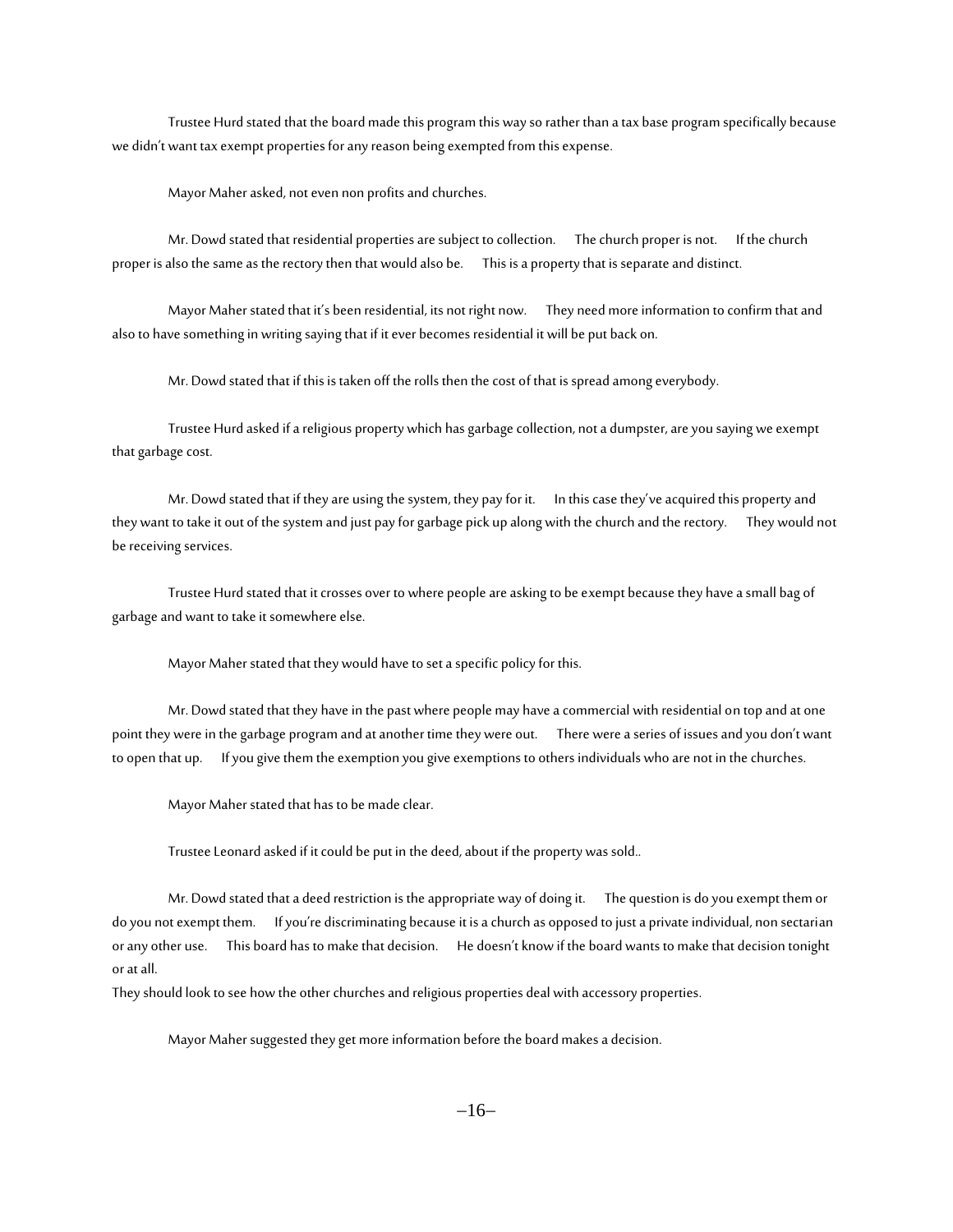Mayor Maher moved to table the request from Most Precious Blood Church to be exempt from the refuse program until April 27, 2010. Seconded by Trustee Hurd. All ayes. Motion carried.

#### **Permission to Hold Memorial Day Parade**

Mayor Maher moved to grant permission to hold the Memorial Day parade.Seconded by Trustee Norman. All ayes. Motion carried.

#### **Bradley Assembly Room Construction Committee**

Mayor Maher stated that Judge Ozman has requested a Bradley Assembly Room construction committee be formed. Trustee Norman and the mayor volunteered to be on the committee.

Mayor Maher moved to form the Bradley Assembly Room construction Committee, enhancement to court facility and that Trustee Norman and himself be on the committee. Seconded by Trustee Hurd.

Deputy Mayor Rumbold asked Trustee Leonard if he was involved with the sound system.

Trustee Leonard stated that things changed and nothing has happened with the committee so it would be better to start over.

Mayor Maher stated that they will be working with the judge and other individuals who were involved in the last process to use the funds that have been allocated through grant money and get the sound system improved.

All ayes. Motion carried.

#### **Resolution No. 13-09-10, Main Street New York program**

Mr. Barnes stated that he has been working with the Walden Community Council for a couple months on a grant that would assist the buildings on Main Street**.** This is the second grant from the state. The grants are extremely competitive. The program last time was funded for \$200,000. All the money has been allocated except for \$3000. He requested the board to pass the resolution supporting the Community Council's efforts and in the last grant program the village supported that with the use of small cities funds in the amount of \$150,000, plus another \$60,000 from the IDA. He drafted a letter for the acting manager's signature and they are asking for a commitment of up to \$150,000 toward the Main Street New York Program. What that does is if you have a property owner who has two store fronts and two apartments, the small cities money can be the bank that provides the property owner with part of the share. Hechecked today and the community development/small cities fund currently has \$321,000. They are processing three cases now. We do get income if someone sells a house or makes monthly payments. The money does come back to us.

The Interim Village Manager asked the board to approve the commitment of the \$150,000 and the \$50,000 before she signs the letter.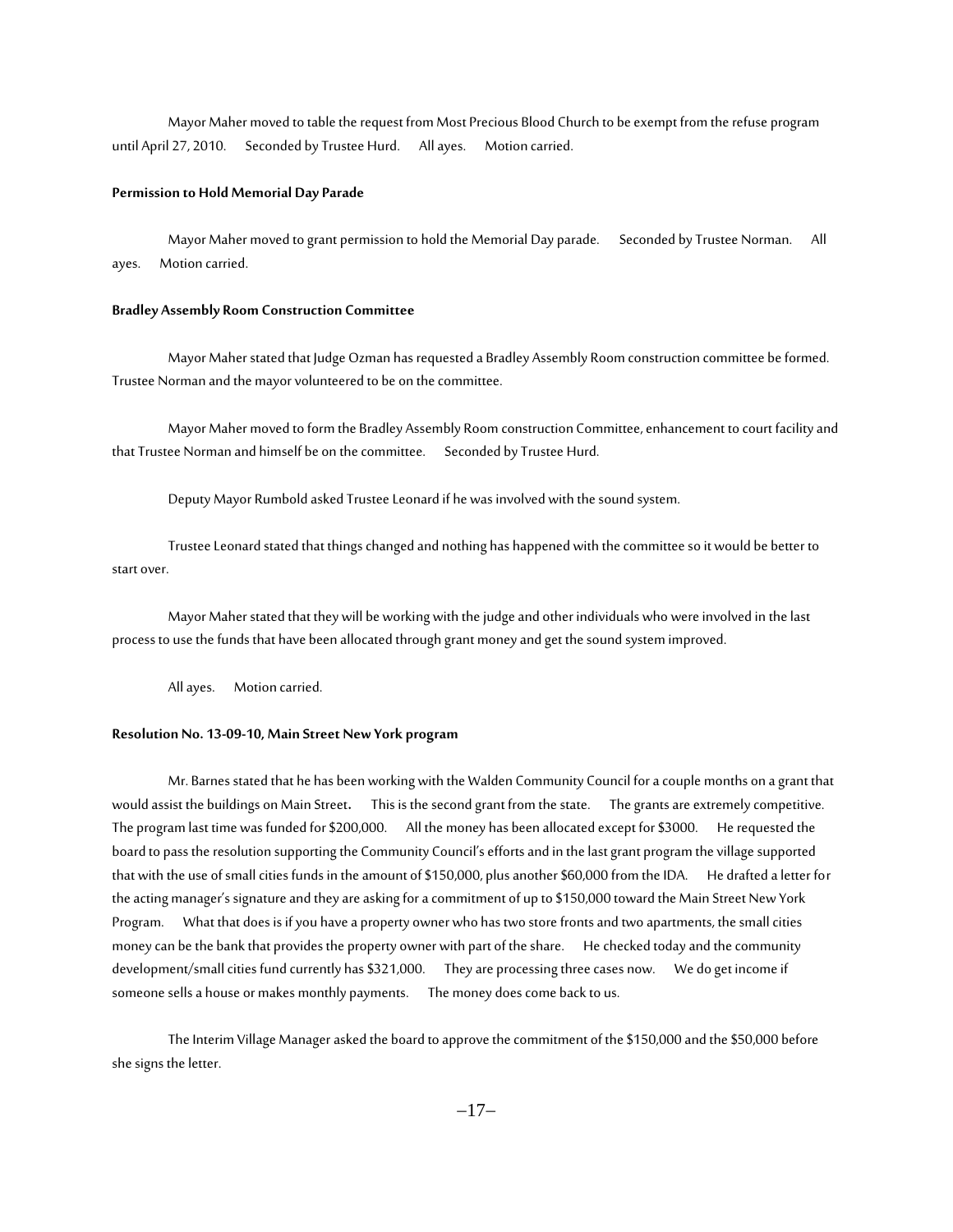Mr. Dowd stated that he is just seeing this letter and if the board wants the interim village manager to sign this letter the board needs to commit \$150,000 of small cities money and \$50,000 from the Orange County Home Consortium funds of the village to this grant.

Mayor Maher moved to adopt Resolution 13-09-10,Main Street New York Program**.** Seconded by Deputy Mayor Rumbold. All ayes. Resolution adopted.

Trustee Leonard moved to authorize the interim village manager to sign the letter to the Community Council pledging the support of staff such as the building inspector, treasurer, Mr. Barnes and Mr. Sorensen and committing \$150,000 of small cities money and \$50,000 from the Orange County Home Consortium funds of the village to the grant application of the Community Council contingent upon the funds being there. Seconded by Trustee Penney.

The interim village manager indicated that before she signs this letter she will have the treasurer check to make sure the funds are there.

All ayes. Motion carried.

## **Set Public Hearing for CDBG Program FY 2011 Citizen Participation**

Mr. Barnes explained what the CDBG program was.He passed out a list of the type of eligible projects to the board and the calendar.

Mayor Maher stated that he would like to apply for money for the repair of the McKinley wall.

Mr. Barnes asked the board to think about what projects they would like to see done.

Mayor Maher moved to set the public hearing for the CDBG Program FY 2011 for April 27, 2010 at 6:30pm. Seconded by Trustee Hurd. All ayes. Motion carried.

# **Bartlett Building Parking Access**

Mr. Dowd explained to the board that Mrs. Bartlett was before the board asking for an easement for the back end of the Maple Street parking lot into her property at 11 Orchard Street so she can get some cars onto the back of her property because they have no on site parking. He spoke to Mrs. Bartlett about this and also walked the property with the building inspector. There are pictures but they don't do justice to what you actually see when you go out there. In looking at it he sees some obvious concerns and the board needs to figure out how they want to address these. He raised these concerns to Mrs. Bartlett. If you look at the parking lot the center isle which you would drive down to get to her property is not lined up with the fence that is on the property and her property line. As you come down the aisle you would have to make a veer to the left to get down into her property. There is a possibility that if you make a standard driveway exit and a curb cut that you may lose access to that one parking space in the far left hand corner. The way the parking lot is designed it has a slope and there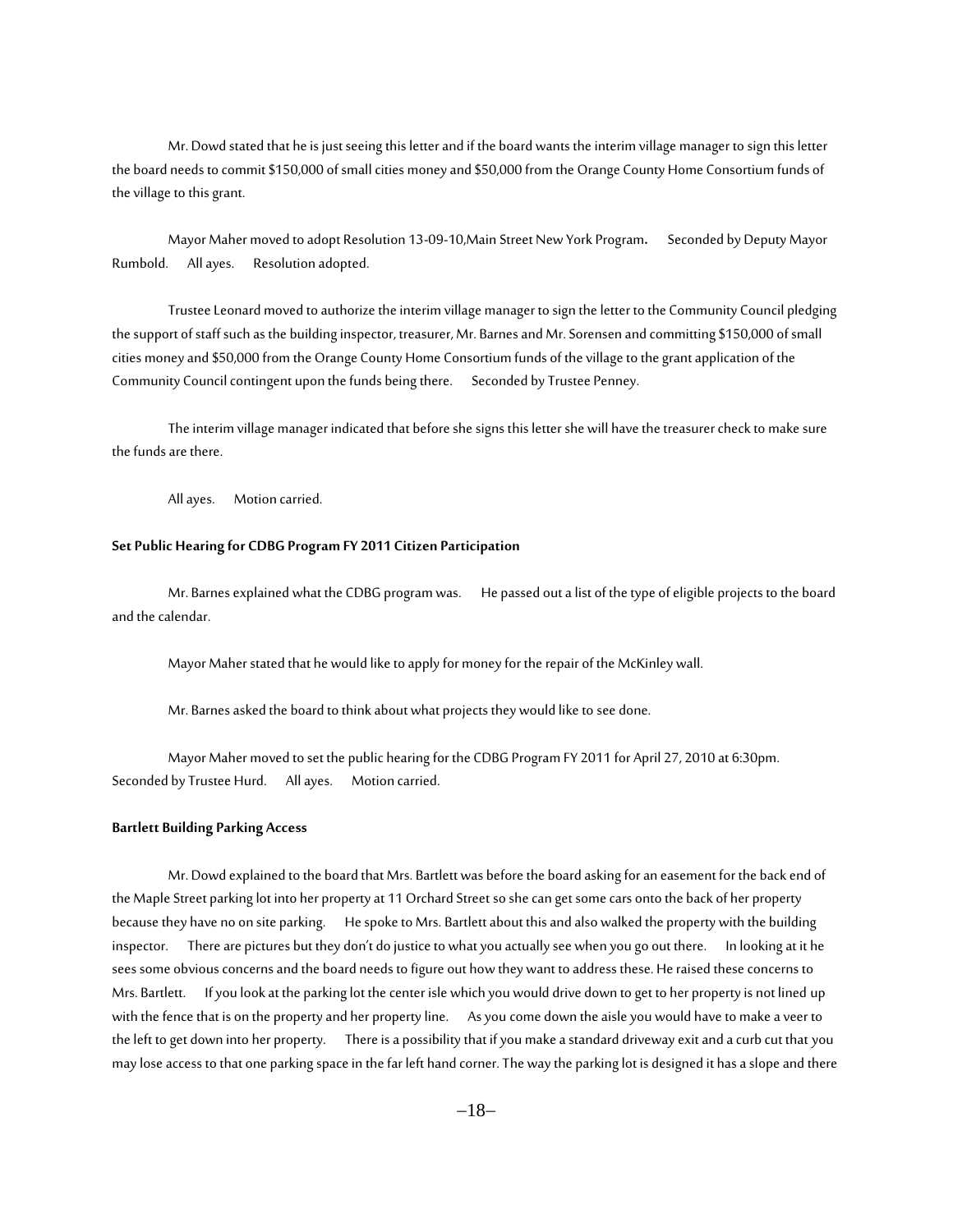is a large concrete curb at the end of the parking lot to catch the rain water and it takes it all the way down along the curb to the far right hand corner where there is a storm drain. In order to put a driveway in there you will have to cut out the curb and as soon as you cut out that curb the drainage will not work the way it is presently working. The property of the parking lot is about two or three feet higher than Mrs. Bartlett's property in the back as well as even higher than Mr. Spanos's property. Also, the rain water will come down into her property and the neighboring property. She is talking about three parking spaces and in order to do that she will have to pave her parking area in the rear of the building so she can park three cars. Three cars will be very tight. Once she paves it there will be more impervious surface which will create more run off further onto her neighbors property. If you give her an easement at the end of the village's parking area to get into her property, in the future, if you ever want to discontinue the use of that as a public parking lot you would have a piece of property that would have almost no value at all. There is some engineering that needs to be done. You need to know how is the drainage going to be caught and how is it going to work if you allow the property owner to cut through that curbing and change the course of the water. Mrs. Bartlett stated that she has no intentions of doing any of that work at this time, but if we give her the easement then a subsequent owner would be the one who would be required to do the engineering as well as the work itself. If that happens three years from now and personnel changes in the village who would know what the conditions of the easement are. You are going to want her or her successor to do the work which means you are going to want to make sure there is insurance in place for the life of the construction. He advised the board to go out and look at the property. There are a whole range of issues. It's not that simple. There will also be some SEQRA before you do any action. There will also be some drainage issues that need to be addressed. He needs the board's guidance.

Mayor Maher stated that the question is do we want to take the time, energy and money to have our engineer look at it. How much effort do we want to put into this.

Deputy Mayor Rumbold stated that it should be the property owners responsibility.

Mr. Dowd stated that without an engineering study being done, where is the water going to go and how are you going to guarantee that the next owner is going to do it the right way.

Trustee Hurd stated that this board in good conscience could ever consider granting this unless they understand what they are granting and with the ramifications, she would have to obligate herself to do the engineering work so we would know what we are looking at. She can't ask the village to do the engineering costs, it's her property.

Mr. Dowd stated that she figures the future owner will do it.

Everyone agreed with Trustee Hurd and it was the consensus of the board that Mrs. Bartlett have an engineering study done before they would consider an easement.

Mr. Dowd stated that he will convey that to Mrs. Bartlett.

#### **Small Cities Loan Request**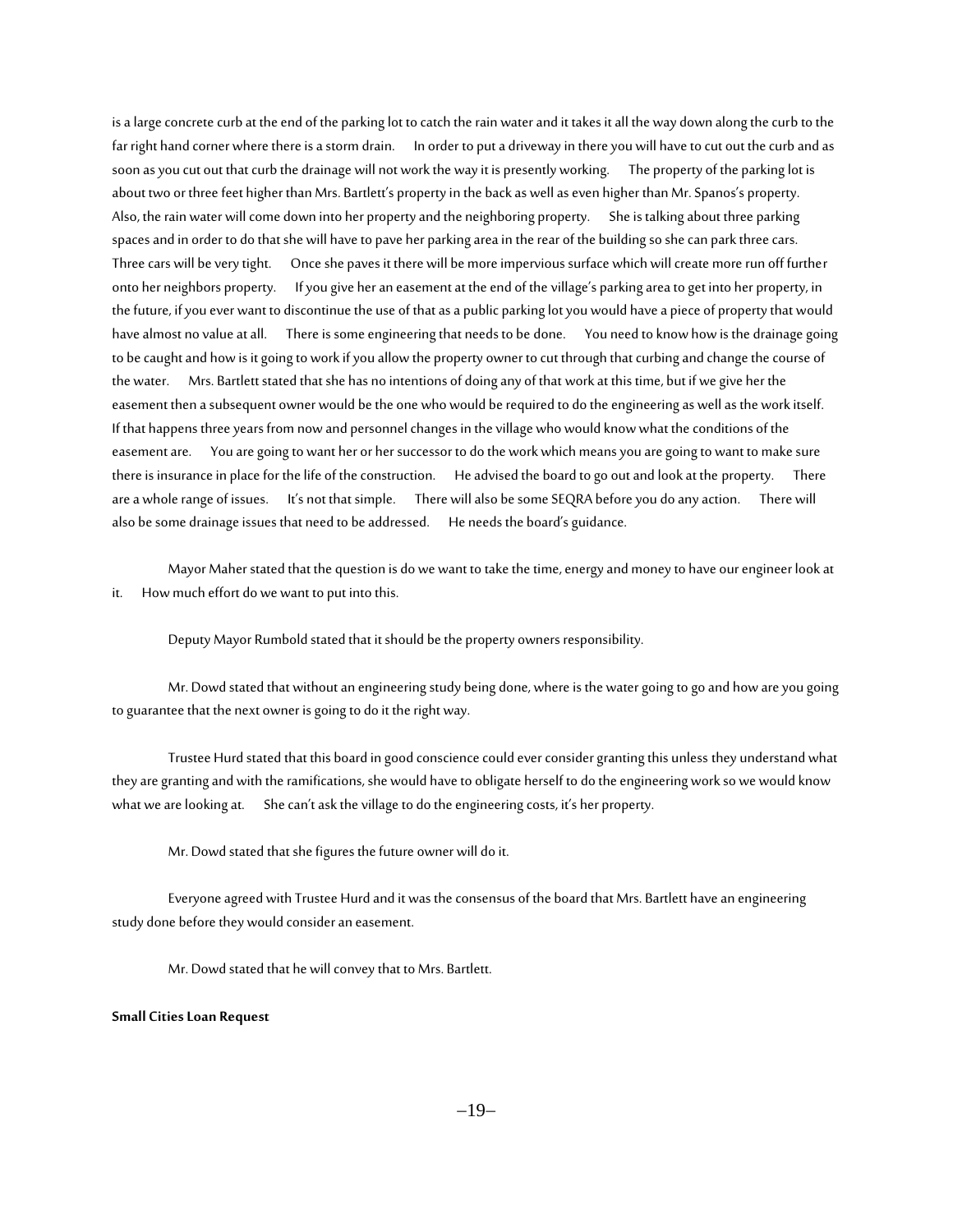Mr. Dowd stated that Trustee Bowen, Mr. Barnes and himself met last week to discuss this application. This is a mixed use property on N. Montgomery Street.

Mr. Barnes stated that they met with the owner and went over the details of the case. The consensus of the group was that the owners current mortgage is greater than the value of the house. It is 105% of value which is beyond our normal standard. If you look at the person and the business you want to give it careful consideration. Their conclusion was that some of the proposed improvements will increase the income from the rental property, three family house which will create three heating systems instead of one and three electrical systems with three meters. The increase will be \$380 per month. The other improvements would add debt to the property without changing the income. He discussed this with the owner and he wasn't too happy with the results of the meeting, but he did say he would rather replace the porches. The way Mr. Barnes would like to do this is to figure out what the minimum amount of work is and the porch replacement and have the building inspector write up the job and do a cost estimate. He can't see putting a new roof on.

Mr. Dowd stated that the more they lend and the more debt he incurs the worse it will get. It's already not meeting the guidelines. They are trying to find out the minimum amount of money they can do to increase the income of the property which would be separating the heating system. When you talk about a loan you are talking payments and you don't want him earning \$380 in extra income and spending \$250 to pay back the loan. They are starting out with a small number just to generate income to the property and then if he satisfactorily pays that and works that out then come back for some other bigger items. He needs to generate income to make the payments.

Trustee Leonard asked if he had a firm estimate for breaking the service down.

Mr. Barnes stated no. He further stated that the apartment building doesn't pay for itself, but the property as a whole does. The biggest expense is principal and interest on the mortgage.

Mr. Dowd stated that they are looking to lend him a smaller amount of money than the \$20,000 that was proposed to do only specific repairs which is separating the utilities. Then each tenant will pay their own gas and electric and he will have income into the property of \$380.

It was the consensus of the board to follow Mr. Dowd's, Mr. Barnes and Trustee Bowen's lead on this.

Mr. Dowd indicated that they will talk to the owner and see if he would be in favor of a smaller amount.

#### **Public Comment on Business of the Board**

Eileen Brickner, 25 Bank Street stated that with the church taking the house, will that now come off the tax rolls.

Mr. Dowd stated probably.

Marcus Millspaugh, 10 Jessup Street stated that with regard to the sound system, the board received a proposal for a sound system and he thought the board accepted the proposal, why hasn't a contract been executed for that.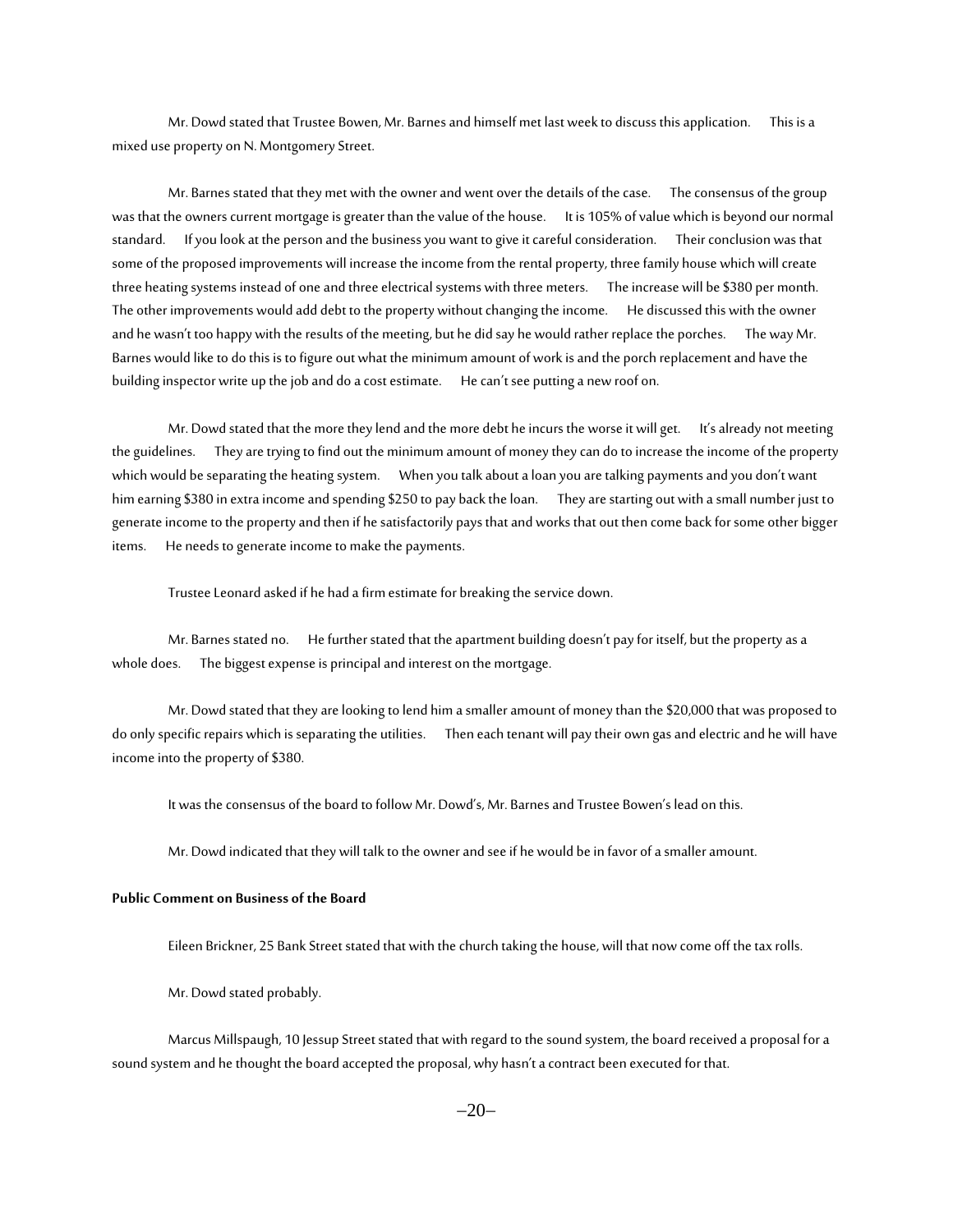Trustee Leonard stated that the board received a detailed cost for the sound system, but he thought he could do better shopping on line. There was no follow up.

Mr. Millspaugh asked why didn't they pursue the proposal into a contract. This has been hanging on before he was on the board. The board should pursue this. When the judge brought up his budget he explained it very well. He gave his philosophy and his plans. He explained to the board what he expected from them. He feels all the department heads to start out their budgets in the same manner. Before the public hearing is done the board should give the public their philosophy on the budget.

Ms. Matise stated that she thinks they approved going ahead with the construction the judge wanted.

Ms. Pearson stated that talking about the CDBG grants, unless you're going to have money in there to match what you need to match they already have programs that they haven't even utilized, painting of the water tank, there is money sitting somewhere for that. We haven't put the fence up or done the scout cabin. For many years we have gotten these grant and not followed through with them. Where's the money for the tennis court.

Mayor Maher stated that he doesn't believe the village was allocated money for those projects.

Ms. Pearson stated that you have to use the grant money or it will be taken away or you can get the projects extended. She asked if the extensions are still usable or is there money in the budget to match what they need to match.

Selena Spencer, Gladstone Avenue stated that all this grant money was available how many years ago.

Ms. Pearson stated that its been many years.

Ms. Spencer asked why it didn't get done when she was mayor.

Mayor Maher stated that he will be looking into that.

# **Approval of Minutes**

Trustee Hurd moved to adopt the minutes of March 19, 2010, March 23, 2010, April 5, 2010 and April 7, 2010. Seconded by Deputy Mayor Rumbold. All ayes. Minutes adopted.

#### **Audited Bills**

Trustee Hurd moved to pay the audited bills of April 13, 2010 contingent upon the interim village manager signing them first. Seconded by Mayor Maher.

Deputy Mayor Rumbold stated that she had questions and the interim manager is going to get her the answers.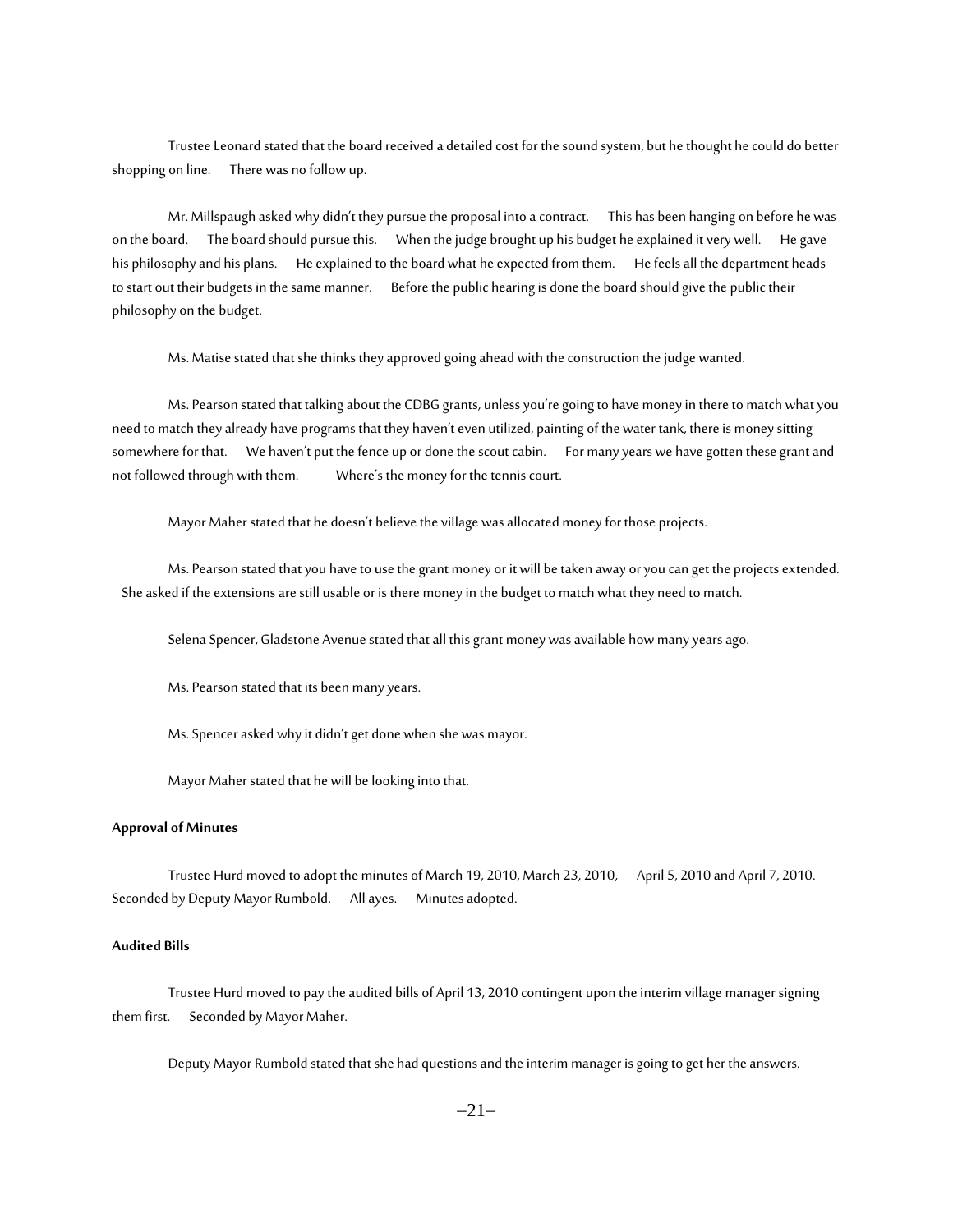All ayes. Motion carried.

#### **Correspondence**

Trustee Leonard stated that Rotary will be holding their clean up on April 24<sup>th</sup>. .

Mayor Maher stated that he received an invitation to the 2010 Tribute to Women of Achievement of Orange County for Wednesday, May 12<sup>th</sup>, 2010 at Anthony's Pier Nine at 5:30pm. Amanda Rougier was awarded the woman of the future. The cost is \$75.00 per person. If anyone would like a ticket just let the mayor know and he can arrange it.

#### **Board Comments**

Trustee Hurd indicated that this Sunday starts bulk pick up.

Deputy Mayor Rumbold stated that she feels Jessica's comment deserves an answer about what board members might be looking for in a manager. She has asked herself that numerous times and she knows that education is an important aspect of it, but historically boards have hired managers who may not have quite the education they want them to have. We've paid people to attend college classes. Her feelings are that she feels sorry for the person who takes the job, because she thinks that there are going to be certain portions of the community that are not going to like anyone who takes the job because they liked our former manager, they thought he did a good job and this person is going to be taking someone's place that people didn't want to leave. She hopes that who ever gets chosen to sit in that chair is given the same kind of chance that the former manager was given. That the village would find it advantageous to help that person to make this village a better place. She is not in favor of giving anyone a contract. She feels that may discourage people if other board members feel the same way in trying to get that job. If someone takes that job because they want to do it. She can't get her perfect manager with what she wants to spend.

Trustee Penney stated that this Sunday the Walden VFW is holding buffet breakfast and all proceeds will be going to the American Cancer Society in the Hudson Valley. It will be 7am until 11am and its \$7.00 per person.

Mayor Maher stated that this Saturday there will be clean up at Olley Park from 9am until 1pm. ARDAC has weatherization funds available which gets allocated to municipalities in Orange County. This will make your home more energy efficient. They will give you an audit and it will save in your energy bills. He has recruited about 35 young adults from Valley Central School District to go door to door to our reach residents. There will be a forum on April 28<sup>th</sup> where ARDAC will explain the weatherization process.

Deputy Mayor Rumbold asked how the houses at Olley Park are.

Trustee Norman stated fine.

# **Attorney/Client**